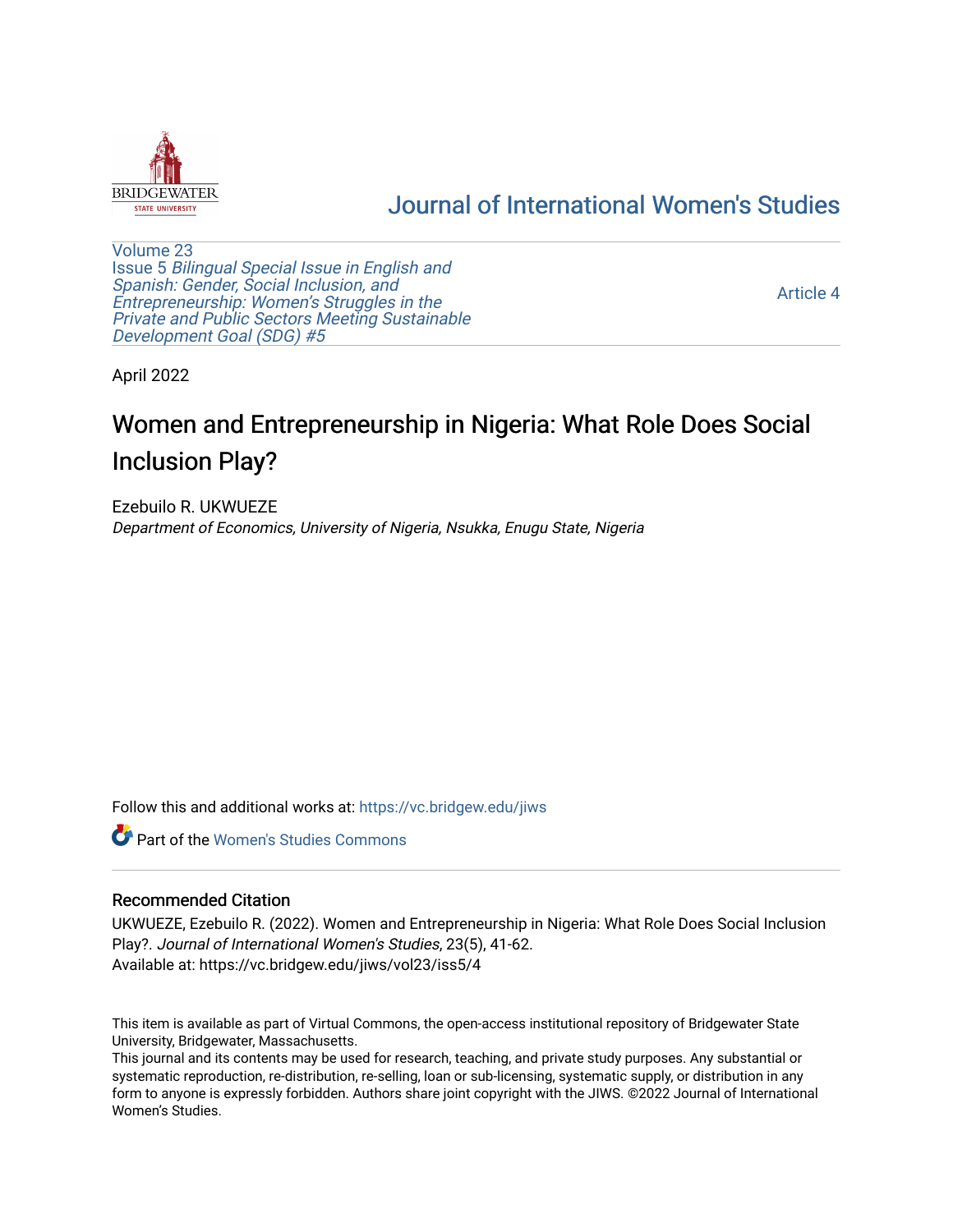### **Women and Entrepreneurship in Nigeria: What Role Does Social Inclusion Play?**

By Divine, N. OBODOECHI<sup>1</sup>, Ambrose N. OMEJE<sup>1</sup>, Chukwudi C. NWOKOLO<sup>2</sup>, Chinasa E. URAMA<sup>1</sup>, Henry T. ASOGWA<sup>3</sup>, Chinonso V. AGU<sup>1</sup> & Ezebuilo R. UKWUEZE<sup>1\*</sup>

- 1 Department of Economics, University of Nigeria, Nsukka, Enugu State, Nigeria.
- 2 Centre for Entrepreneurship and Development Research (CEDR), University of Nigeria, Nsukka, Enugu State Nigeria
- 3 Institute of Development Studies, University of Nigeria, Enugu Campus
- **\* Corresponding Author: [ezebuilo.ukwueze@unn.edu.ng](mailto:ezebuilo.ukwueze@unn.edu.ng) +234-803 572 5779**

### **Abstract**

Women's participation in business enterprises has attracted much attention from policy makers, researchers, NGOs, politicians, the government sector, and international agencies. This is because it has been identified that women's involvement in income generation tends to boost family income, support children's education, improve health of family members, provide food, build assets for the family, and contribute to general development of economies. However, women have not been performing these roles due to constraints placed consciously or inadvertently on women by society, limiting them from engaging in income-earning ventures, especially in developing countries like Nigeria. Even those who wish to venture into economic activities face both economic and non-economic challenges limiting their enterprise. These challenges exclude women from being involved in economic activities. This study is poised to: investigate the role of social inclusion on female owned businesses in Nigeria, examine the impact of economic factors that inhibit female-owned businesses in Nigeria, and investigate the non-economic factors affecting the involvement of Nigerian women in business entrepreneurship. The data for this study will be sourced from the World Bank's Global Findex database (2017), while the logistic regression model will be used for analysis. Findings from the study shows that the number of female account holders, financial institutional accounts in rural areas, grants or loans to startup businesses, rural and household size were all found to be positively and significantly influencing women owned businesses in Nigeria It is recommended that the government needs to set up more viable grant and loans schemes targeted particularly to female entrepreneurs both at the rural and urban areas so as to encourage more female businesses in Nigeria.

*Keywords*: Entrepreneurship, Female-owned business, Social inclusion, Financial inclusion, Logistic regression, Gender discrimination

### **JEL: D0; D1; D31**

### **Introduction**

Women's participation in business enterprises has attracted much attention from both policy makers, researchers, NGOs, politicians, the government sector, and international agencies. This is because it has been identified that women's involvement in income generation tends to boost family income, support children's education, improve health of family members, provide food, build assets for the family, and contribute to general development of economies. However, women have not been performing these roles due to constraints placed consciously or inadvertently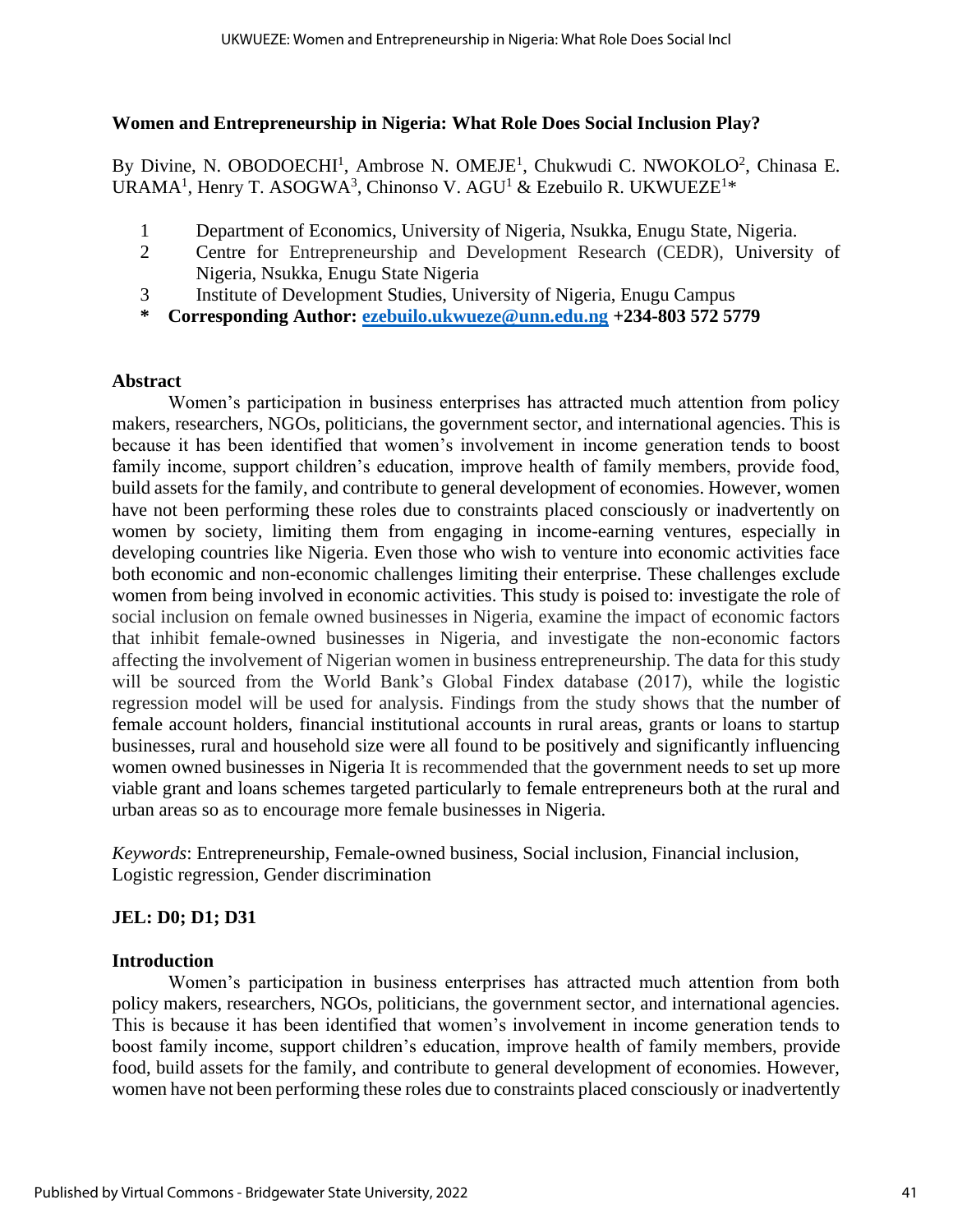on women by society, limiting them from engaging in income-earning ventures, especially in developing countries like Nigeria. Even those who wish to venture into economic activities face both economic and non-economic challenges limiting their enterprise. These challenges exclude women from being involved in economic activities.

In Nigeria, with women constituting more than 50% of the population, about 30% of enterprises registered are owned by women (Adetoyinbo, 2021). In every 10 working age females, four out of these 10 indulge in early-stage entrepreneurial activity, and make up about 40.7% with respect to 39% of their male counterparts (Nasimiyu, 2019). PricewaterhouseCoopers (PwC) (2020) revealed that in Nigeria, female entrepreneurs accounted for about 41% of those that own micro businesses. However, average growth of these enterprises owned by women are still at its low ebb when compared to that of men. A number of economic and non-economic factors have been identified as being responsible for this slow growth of firms owned by female entrepreneurs. The economic factors include size, education, location, productivity, profitability, and growth, while the non-economic factors are empowerment, improve women's and family's welfare, social norms and culture, financial discrimination, and business environment (Lawan, 2017).

Other identified factors that limit increased business development of female entrepreneurs in Nigeria are poor culture of savings, wrong business practice, inadequate qualified artisan workers, very few honest and reliable staff, achieving a balance between family and enterprise, and rise in thinking among females and fear of pseudo growth (Lawan, 2017).

Data from Future of Business Survey (2018) of the Organisation for Economic Cooperation and Development (OECD) revealed that the major reasons why female compared to male entrepreneurs engage in businesses and/motivations for entrepreneurships, financing, and learning enterprises in Nigeria include: family tradition, discontented with previous job, not having other employment, to have a work-life balance, having seen a market niche, to make more money, to be more creative, to have a source of income, to be more independent, and to pursue an interest/hobby. These are seen in the figure given below:

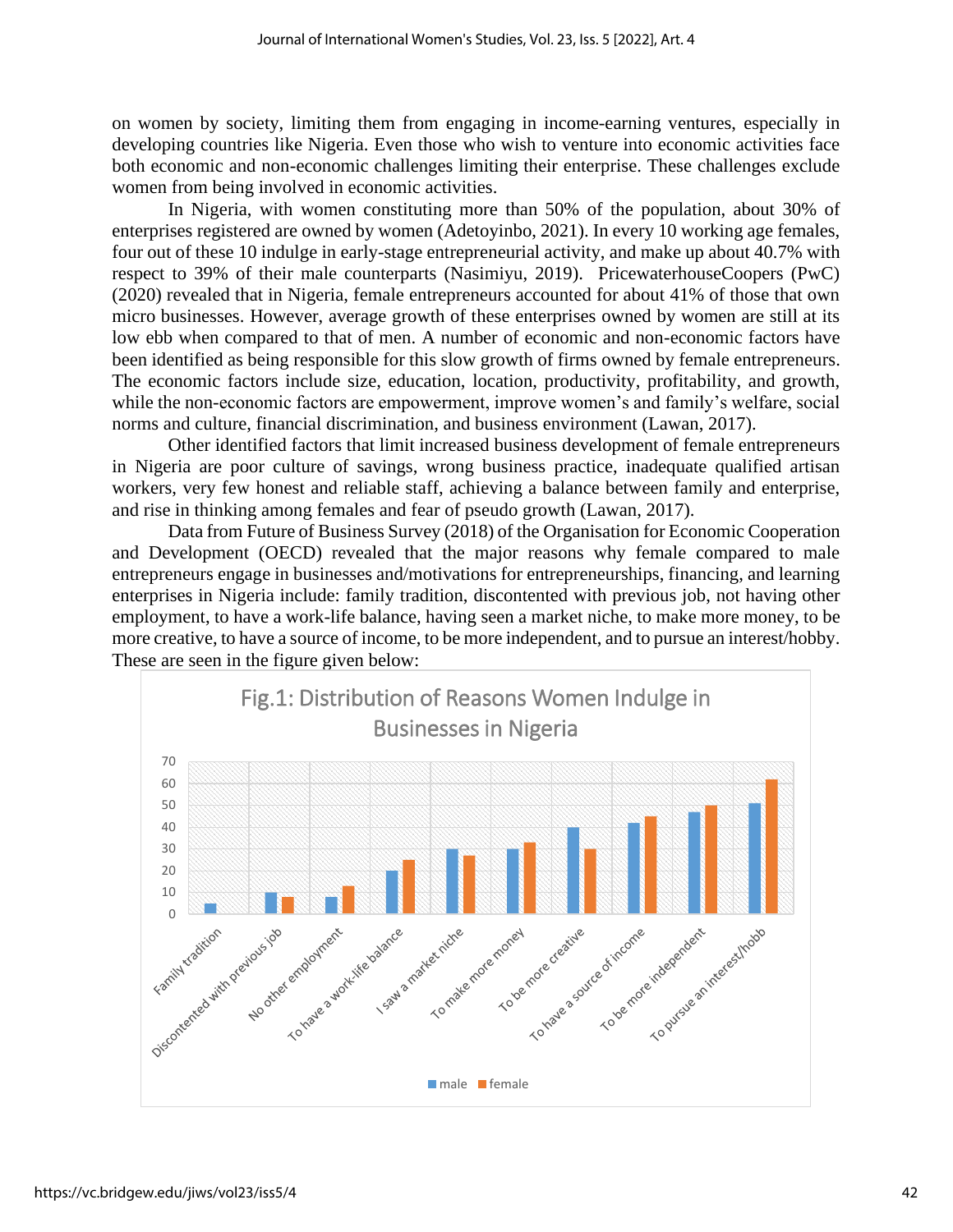### *Data Source: Future of Business Survey (2018)*

Figure 1 shows that male entrepreneurs indulge in business more than females because of family tradition and because they are discontented with previous jobs. Again, males joining business because they saw a market niche and to be more creative are greater when compared with their female counterparts. However, with respect to having no other employment and a work-life balance, to make more money, to have a source of income, to be more independent, and to pursue an interest/hobby, female entrepreneurs are higher (OECD, Future of Business Survey, 2018).

Nigerian female entrepreneurs strive harder to transform business ideas to goods and services that are saleable and which can bring about a rise in income, reduction in poverty, and overall economic growth of the country (Halkias, Nwajiuba, Harkiolakis, & Caracatsanis, 2011). Female entrepreneurs in Nigeria are committed towards achieving business successes. These Nigerian female entrepreneurs develop their enterprises by joining clubs and societies, asking their husbands for support, and affiliating with relatives, friends, non-governmental organizations (NGOs), professionals, and religious groups (Abass, 2019).

Women in Nigeria also strive to be financially included. They do this by self-funding their enterprises, seeking help from other family members, getting funded by their spouse, getting bank loans, among others. All these struggles are the sacrifices which these female entrepreneurs make in order to be financially included. A look at Figure 2 below shows the percentage distribution of sources of funds among female entrepreneurs in Nigeria.



*Data Source: Future of Business Survey (2018)*

Figure 2 indicates that more men than women self-fund their enterprises. However, more women than men get financial assistance from family members and spousal funding of their enterprises. On bank loans, more men obtain bank loans than women. This indicates that men are more financially included than women (OECD, Future of Business Survey, 2018). These challenges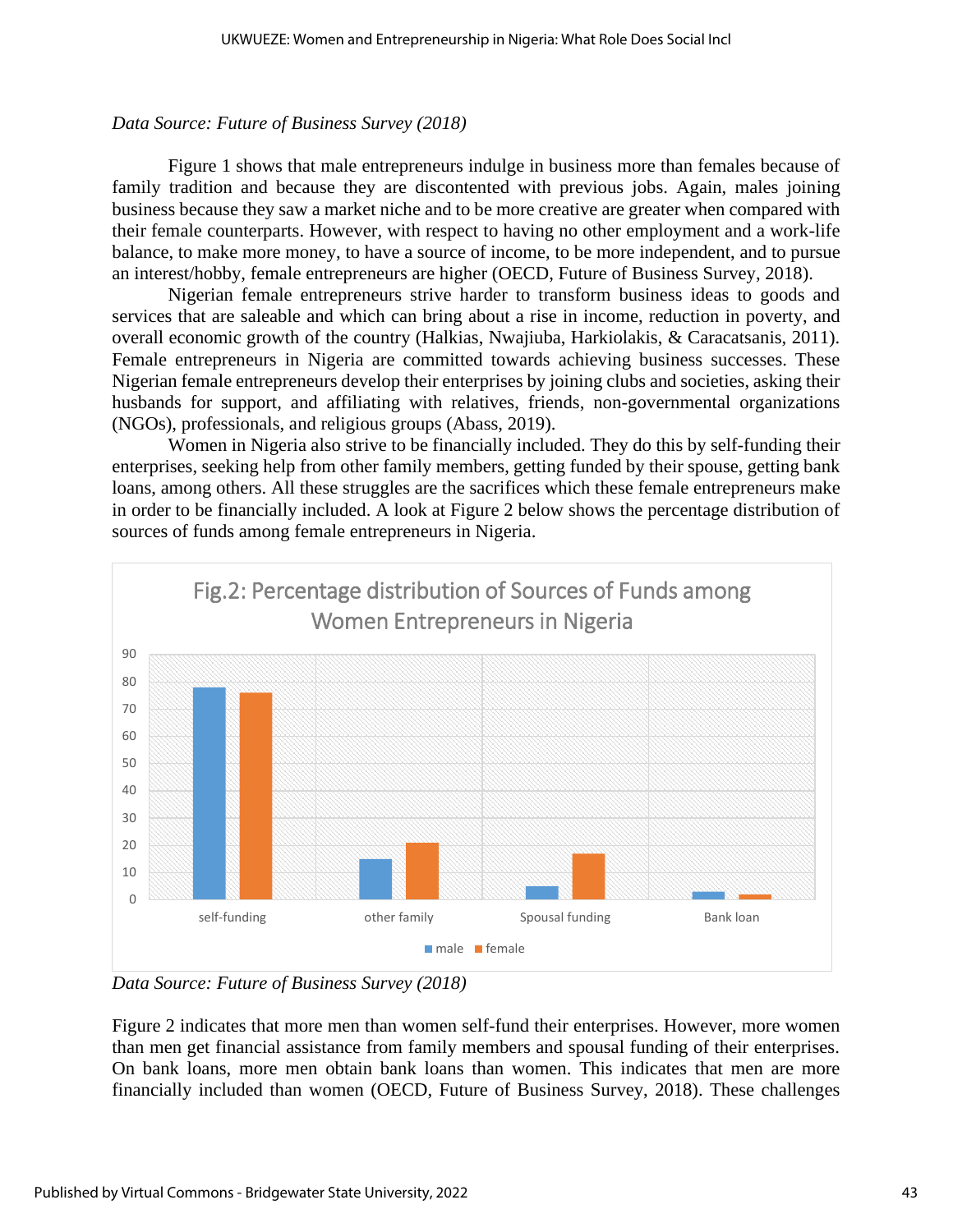exclude women from being involved in economic activities the most (Aladejebi, 2020). It is therefore on this premise that this study investigates the role of social inclusion of female owned businesses in Nigeria, examines the impact of economic factors that inhibit female-owned businesses in Nigeria, and investigates the non-economic factors affecting the involvement of Nigerian women in business entrepreneurship. The data for this study was sourced from the World Bank's Global Findex database (2017), while adopting the logistic regression model for the analysis. The null hypotheses for this study include:

- i. There is no significant impact of social inclusion on female-owned businesses in Nigeria.
- ii. There is no significant impact of economic factors on the performance of women entrepreneurs in Nigeria.
- iii. There is no significant impact of non-economic factors on the performance of women entrepreneurs in Nigeria.

### **Literature Review**

The concept of social exclusion was first discussed by René Lenoir in 1974 to connote conceptualization of poverty and deprivation. Following from Lenoir's conceptualization, Silver (1995) as cited in Sen (2000) listed some areas where people may be excluded to include:

> a livelihood; secure, permanent employment; earnings; property, credit, or land; housing; minimal or prevailing consumption levels; education, skills, and cultural capital; the welfare state; citizenship and legal equality; democratic participation; public goods; the nation or the dominant race; family and sociability; humanity, respect, fulfilment and understanding.

From this list, it could be observed that a lot of individuals, people, groups, communities, societies, and nations are excluded advertently and inadvertently. According to Sen (2000), social exclusion leads to other societal deprivations and thus further limiting other living opportunities, such as, undernourishment or homelessness. In most developing countries, female entrepreneurship has lagged behind those of men; getting to understand the potential constraints and challenges facing female entrepreneurs is very essential for increasing their participation in business enterprise. There are two major reasons why women operate smaller businesses, namely, lower start-up capital (due their exclusion in the ownership of assets), and less access to credit to grow their businesses (because women are also excluded from credits). Women do have equal responsibility with men, which can push them into entrepreneurship, on one hand, and also limit their potential as business owners on the other. Unequal family responsibility may push women into entrepreneurship on one side and limit their potential as business owners on the other.

Social inclusion is necessary in its own right and it also matters because it is the foundation for shared prosperity due to the fact that social exclusion is simply too costly. There are substantial costs—social, political, and economic, etc.—to not addressing the exclusion of entire groups of people. The consequences of exclusion are deleterious for human capital development, in particular as well as economic development in general.

Inclusive entrepreneurship is an important vehicular transit for sustainable and inclusive growth, because businesses created by under-represented and disadvantaged groups tend to create jobs and fight social and financial exclusion, thus stimulating economic growth across the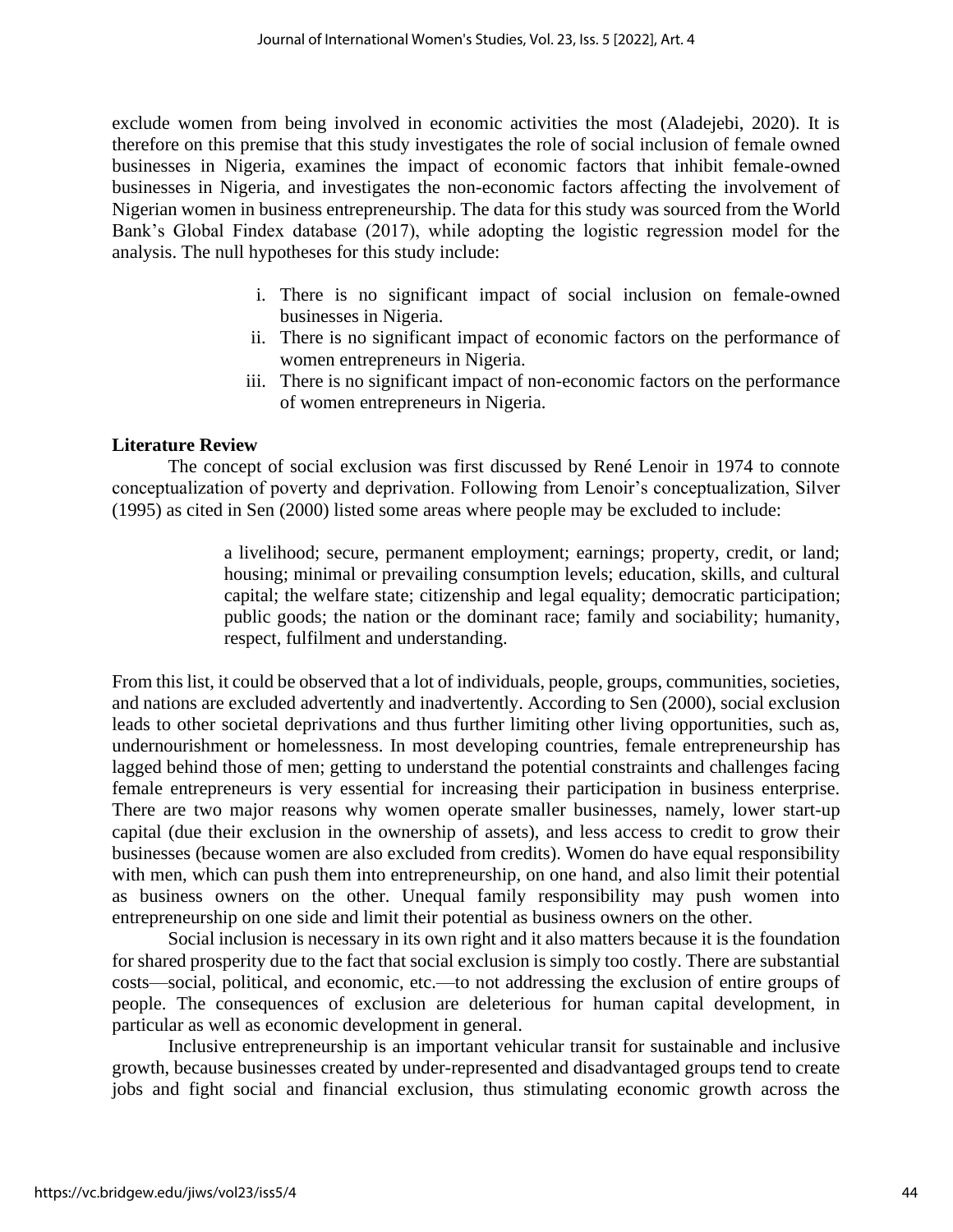economy (OECD 2018). The practice of gender inclusion policy brings changes because internal policies and practices have direct impact on sales, and allow the business to tap into new markets. Bringing a gender inclusion focus into the organizational culture will facilitate the breakdown of unconscious bias.

Though women entrepreneurs everywhere are in a minority, there is considerable variation across countries. There are researchers who assert that psychological and cognitive factors, motivation (desire for fulfillment, need for achievement, and progress and autonomy, etc.) and other personal subjective perceptive targets (self-confidence, recognition of business opportunity, risk tolerance, etc.) all bring to bear in the entrepreneurship profession. Successful entrepreneurs have features and personality traits such as quick investment decision-making and exploiting opportunities which Viinikainen et al., (2017) asserted should be compared to the high market uncertainty. They claimed that most successful women entrepreneurs have been identified with motivation and risk-taking (Nurwahida (2007), while Rasheed (2001) also claims that success is also one of the crucial personal attributes. Previous researches have examined how top female entrepreneurs who possess entrepreneurial intention, managerial skills, and high motivation have been able to achieve business success easier (Al Mamun & Ekpe, 2016). Dolan, Peasgood, and White (2008) found that motivation behavior not only supports the managers but also plays an important role as the pillar for achieving their entrepreneurial objectives.

Some empirical evidence has also shown that women entrepreneurs have significant impact on business success, especially in those firms that require individual attributes like motivation (Ehman et al., 2017), hence, motivation and ability of risk-taking influence those entrepreneurial orientations at the early stage influences personal characteristics and social capital (Chuluunbaatar, Ottavia, and Kung 2011). It has been asserted by Wiklund & Shepherd (2005) that women chief executive officers (CEOs) could take the risk precariously, that might significantly affect firm's performance and success, not necessarily because entrepreneurs are highly inclined to take risks might receive compensation through higher expected profits (Danso, Adomako, Damoah, & Uddin, 2016).

Confidence in entrepreneurship, another personality factor, can be explained as the entrepreneurial capability which helps entrepreneurs to focus on entrepreneurial objectives with a strong belief on achieving success (Twibell et al., 2008). Another personality factor for entrepreneurship, self-confidence, plays a critical role in entrepreneurship literature and has been asserted that it helps in entrepreneurial activities (Hassan & Yusof 2015; Oney & Oksuzoglu-Guven, 2015). Building high self-confidence helps women entrepreneurs gain competitive advantage in emerging markets and while facing a variety of challenges (Abd Rani and Hashim (2017; Mehtap, Pellegrini, Caputo, & Welsh, 2017; Moloi & Nkhahle-Rapita, 2014). However, a study conducted by Dabic, Daim, Bayraktaroglu, Novak, and Basic (2012), which compared male and female entrepreneurs' confidence level, concluded that male entrepreneurs have higher confidence relative to females. Hence, studies from extant literature have proved that women's entrepreneurial confidence and intention positively and significantly affect their business success (Mondal, Ghosh, & Das, 2013; Balogun et al., 2017).

Age is a personal characteristic which influences the participation in business activities by women. It has been asserted by Nearchou-Ellinas & Kountouris (2004) that the average age at which women embrace entrepreneurship ranges between  $31 - 44$  years of age – thus implying that women engage in business at an older age. The late participation in businesses may be understood on the grounds of several factors including, family obligations (Trihopoulou & Sarri, 1997), lack of finance, and what Kephart & Schumacher (2005) called glass ceiling factors. On the contrary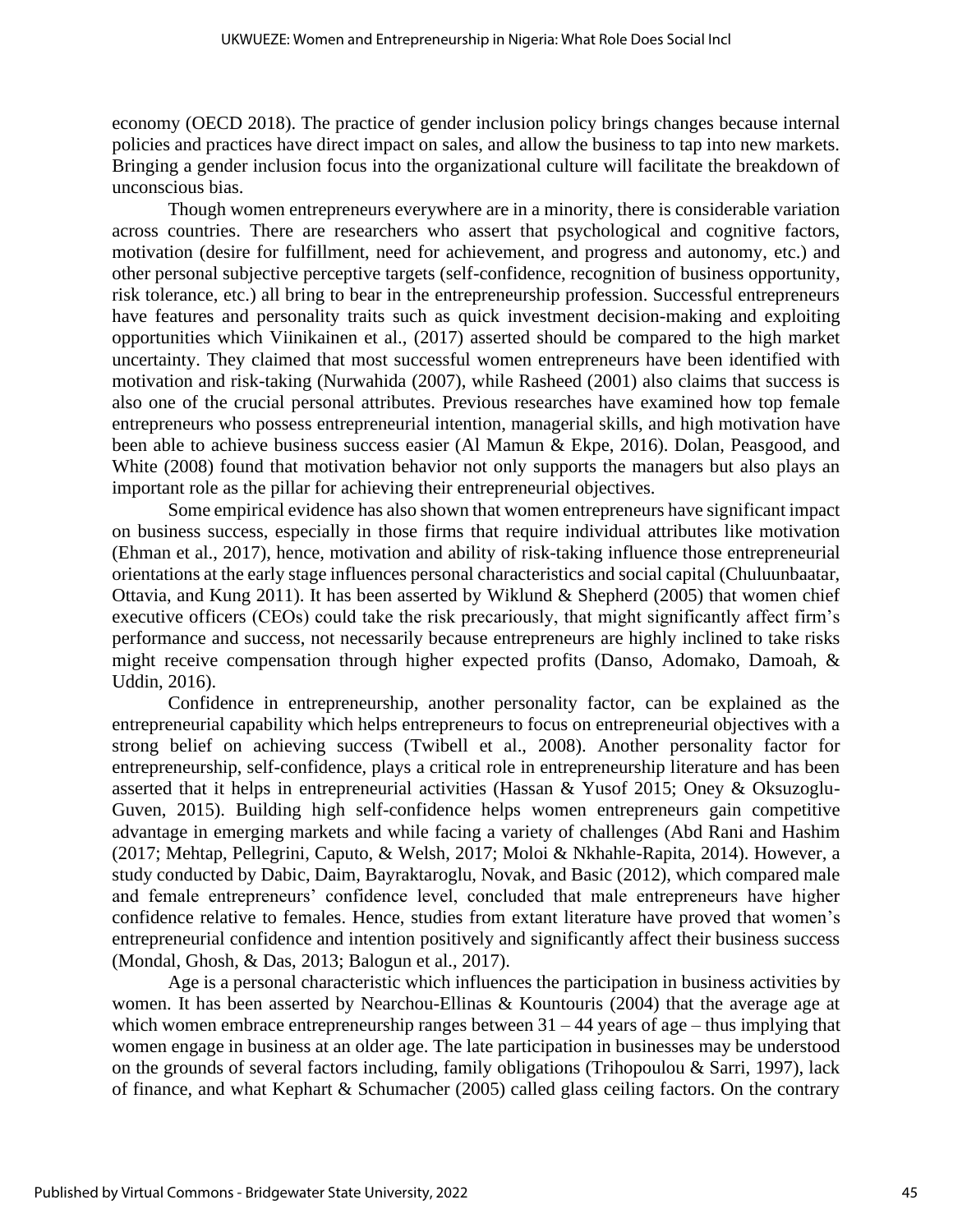to this assertion, other recent studies show that younger women now start business at a much earlier age. For example, Mordi et al, (2010), in their recent study on Nigerian women entrepreneurs, explains that nearly half of their sample of women entrepreneurs started their business between 19-24 years old. Young people are more vibrant, impatient, aggressive, and ready to take risks, which influence business practice of the entrepreneurs.

Women's entrepreneurship is also affected by economic factors which can be described as the availability of essential data identified with a company's internal financing and external financial situation (Wube, 2010). Afza and Amir Rashid (2009) asserted that external factors, such as political, financial, and social factors, have significantly affected women entrepreneurs in almost all sectors. Abdallah & Alnamri, (2015) showed that small and medium scale enterprises (SMEs) deficient in finance for development and innovation strategies may not maintain and have sustainable competitive advantage and still manage challenges emanating from political, economic and social issues (Saleem, 2017; Lindvert, Patel, and Wincent (2017; Radzi, Nor, & Ali, 2017).

Literature review (for example, Bruni, Gherardi, & Poggio, 2004; Rodríguez & Santos, 2008) has identified, mainly, sociocultural factors concerning women's status in relation to access to corporate networks, information, or business. At the early stages of entrepreneurship, one major determinant of entrepreneurs and entrepreneurship is education and training of women (Pineda, 2014), because entrepreneurship can be expressed as the process of social re-education and selfrecognition. It is undoubtable that when the enterprise is running, Rodríguez-Díaz, Jiménez, & Rebollo-Catalán, (2014) posit that women entrepreneurs perceive positive traits in socialization, especially in areas where these social networks are germane, basically at the beginning of the creation of a company. Ruiz, Camelo, and Coduras (2012b)'s research showed that women have less clear possession of a professional social network or knowledge of other entrepreneurs. Jennings & Brush (2013) also opined that women could be pushed into entrepreneurial activity due to the fact that they have fewer occupational alternatives due to limited experience, low education, and frequent career interruptions. In most cases, when women's working conditions are poor and/or they are earning less income as anticipated or desired, as often is the case, they begin to engage in any other thing either to supplement their income and for business purposes (Noguera et al., 2015). Thus, economic necessity and income pushes women into entrepreneurship (Jennings & Brush, 2013).

The constraint controlling the entrepreneurial capacity of women is the responsibilities in the family. The issue between family and business conciliation is an important and recurring theme in discussions and research that analyzes the relationship between women entrepreneurs and family (Bruni et al., 2004; Brush, De Bruin, & Welter, 2009; Álvarez et al. (2012); Aldrich & Cliff, 2003). It has been asserted, Jennings & Brush (2013), that Women in most developing countries may be pushed into entrepreneurship because of survival needs, economic necessities, family education, and health requirements. The data provided by these studies indicate that women who have family responsibilities have a 33.1% probability to undertake, while in the case of men, that decrease is only 2.4%. Consistent with these results, authors like Langowitz and Minniti (2007) and Baughn, Chua, and Neupert (2006) also show from their studies how women with family responsibilities face discrimination, acting as potentially limiting agents. Again, it is known that women who own business enterprises do so out of necessity rather than opportunity (Kelley et al 2010; Allen et al. 2008; Bruhn 2009; Costa & Rijkers 2011). Also related to this is the issue of having children less than six year of age, because raising children is associated with selfemployment among the women and has the largest effect on the possibility that women are self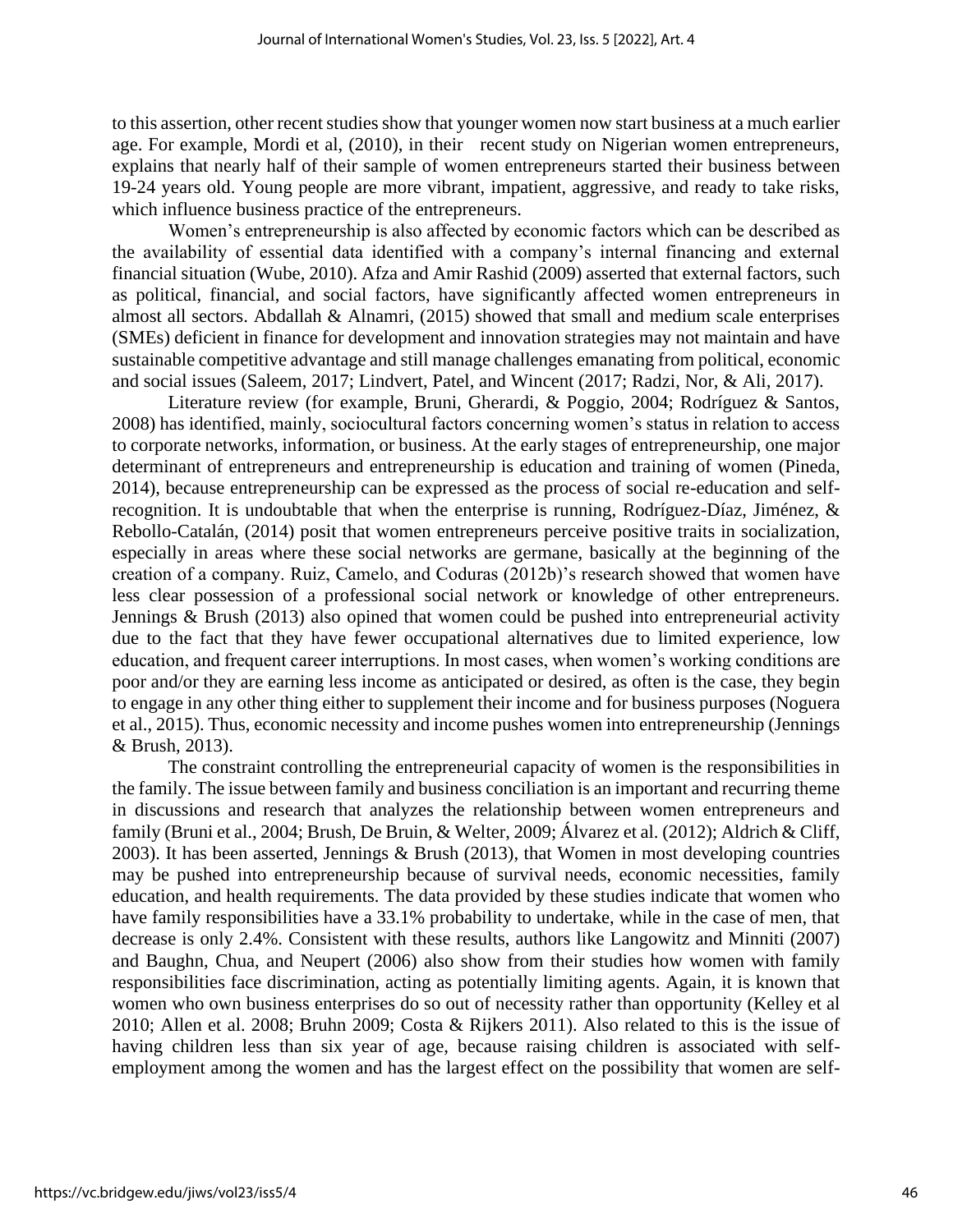employed, especially among homeworkers (Paker 2009; Zellweger et al. 2011; Edwards & Field-Hendrey 2002).

Closely related to family constraint on women's involvement in business enterprises is the family size (number of people in the family). Extant literature has shown a strong linkage between family and female entrepreneurial activity. But marriage (and any type of relationships cohabitation by couples) has been found to be postponed pending the time stable jobs are secured, birth rates are falling, and divorce rates are on the rise. Following this, Unger and Crawford (1992) and Mincer (1985) suggest that reductions in average family size usually give rise to motivation to participate in the job market and/or to start a business; however, evidence still shows that women continue to serve the role of family caretaker. In line with this thinking, OECD's (2002) study showed a negative relationship between the presence of children and female employment rates.

Location factor is another barrier to female success in entrepreneurship. ILO statistical report (2002) shows that about 80 percent or more of industrial workers in developing countries work from home. This home-based location could be attributed to social restrictions to prevent women from traveling outside their homes. The location could also be in the rural areas, which restrict the size of business, constrain expansion, limit opportunities for women entrepreneurs, may also hamper legitimacy of the enterprise in the eyes of creditors and customers (Marlow, 2002), and may limit access to external finance. Again, Ypeij (2000) asserts that home-based business (or location-trapped) may reduce visibility for potential clients and constrain them from access to input markets.

Developing countries are identified with the phenomenon of early marriage, and, hence, a woman's ability to reproduce heirs for continuation of the lineage is highly valued in these countries. For instance, marriages among the Akan tribe, in Ghana, are often preceded by betrothals, which are conducted long before the girl attains the legal marriageable age (Kuenyehia and Ofei-Aboagye, 1998). Those who marry with this objective of continuing their lineage end up entering into the labour market with primary school or secondary school education, little or no education, with low wages, little investment, and few skills (Farrukh et al., 2018). According to Agboli (2007), about 90% of them work in the informal sector of the economy as micro-retailers and micro-entrepreneurs. These types of informal enterprise were described by Rogerson (1996) as survivalist enterprises. Women are mostly found in survivalist enterprises due to the fact that they hardly secure regular wage employment and/or access an economic sector of their choice. Incomes from survivalist enterprises have been found to fall below minimum income levels for and the opportunities for possible expansion are hampered by financial constraints. According to Berner et al (2008), survivalist entrepreneurs are those who try to increase security and smoothen consumption rather than maximise profit, and even the relatively successful ones have been found unable to accumulate capital for expansion.

Pointing to the cultural context, Rehman & Azam Roomi (2012) show that women's participation in business activities creates a lot of challenges with balancing the job and family. Furthermore, a pertinent question seems more glaring when we talk about low income and middle income economies, where women's roles, religious, regulations, and culture seem different from other countries, because the women in these countries face some cultural restraints (e.g. religious obligations), and where religion and culture play critical roles on women (Modarresi et al., 2016; Khan, 2014). Aside from all these religious and cultural constraints in developing countries, there are still other challenges that women face, especially those which relate to women unable to have full access to opportunities when compared to men (Roomi & Parrott, 2008a, 2008b).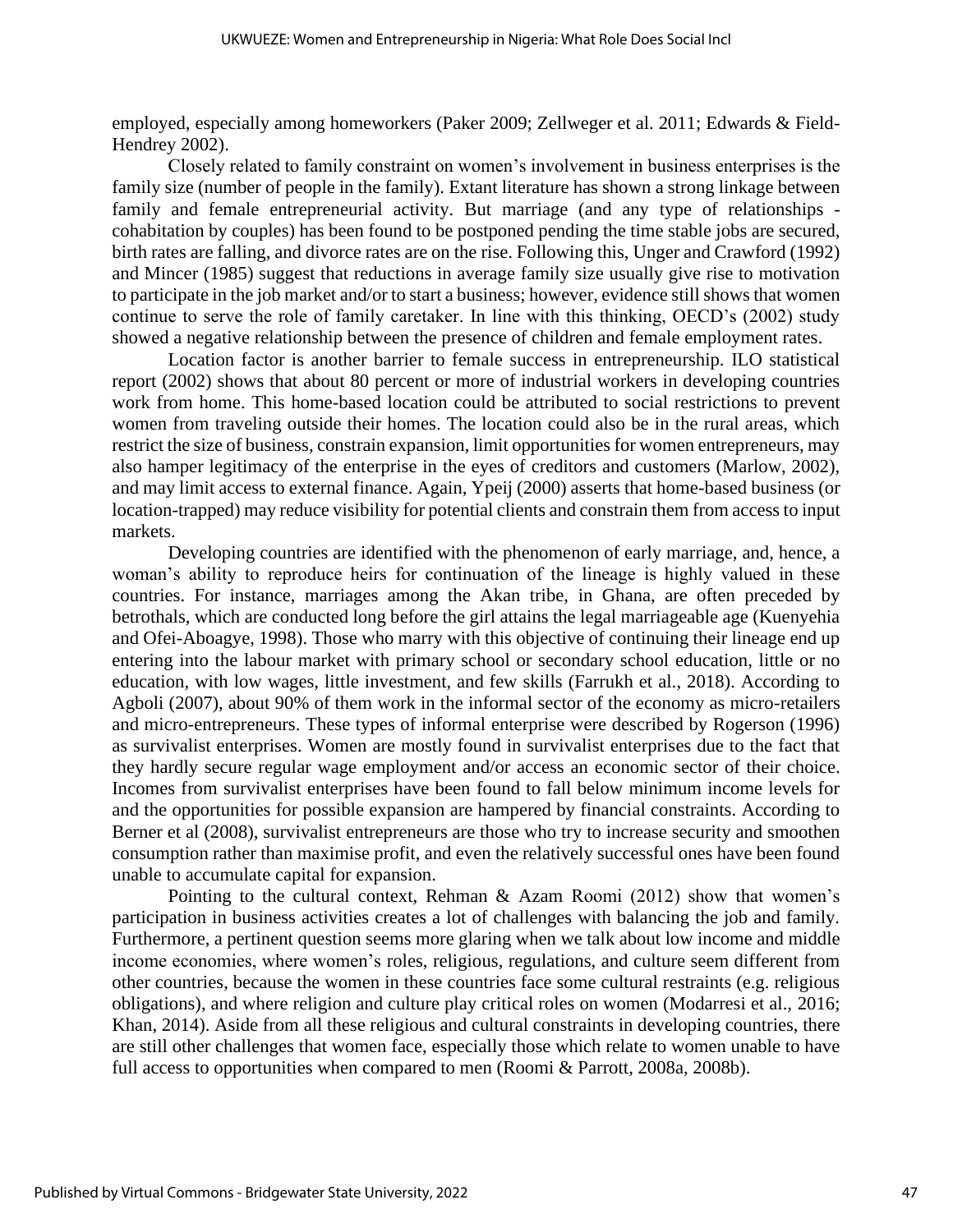Similarly, socio-cultural factors include a mixture of cultural and social factors that affect women entrepreneurs' success. These include socio-cultural issues, traditions, customs, religious and belief systems which influence how women can participate in economic activities, the level of participation, engagement in business activities, etc. In countries where Islamic religion is practiced, family issues, on the one hand, and social and cultural norms, on the other, present the most contentious issues for entrepreneurial women (Poggesi, Mari, & De Vita, 2016). Women's entrepreneurial expertise revolves around and is highly reshaped by a complex web and interaction of socio-cultural factors and social relationships (Mehtap et al., 2017; Arasti, Zandi, and Talebi (2012; Roomi et al. 2018). Omwenga, Mukulu, & Kanali (2013) certifies that social networks and bonds with close relatives and life partners can become a critical issue for women entrepreneurs' success. Balakrishnan and Low (2016) further show that social-cultural factors (such as, family, religion, etc.) significantly influence women entrepreneurs' decision-making and success in developing economies.

Following from the above, the study objective is to investigate both economic and noneconomic factors which restrain women entrepreneurs from carrying out their entrepreneurial activities in Nigeria.

#### **Data and Methodology**

The World Bank's Global Findex database (2017) and Nigerian Demographic and Health Survey (DHS, 2018) were used to source the data for analysis. The Global Findex database (2017) is the latest version released so far and the 2020 version is expected to be released later this year; hence, the reason for using the 2017 database for our analysis. It is one of the most comprehensive data on financial inclusion, savings, payments made to businesses and risk management. The survey was first carried out in 2011 and has since been published every three years. Over 150,000 adults in over 140 countries all over the world are represented in the survey. The World Bank's Global Findex database 2017 shows about 1.5 billion adults with accounts since 2011 and an additional 512 million by 2017. A thousand people from about 162 countries were randomly sampled in the entire data and face to face interviews were conducted. We used data for Nigeria only, since our study is from Nigeria. The sample for Nigeria excludes a few northern states in Nigeria and they include: Adamawa, Borno, and Yobe. The major reason for this is as a result of the ongoing security concerns in that part of the country. These states only represent 7% of the population of Nigeria (Global Findex data, 2017).

### **Model Specification**

We specify the binary logistic regression model to reflect the dichotomous of a female owned business or not as follows:

Logit $p_x = \log[\frac{P(Y=1)}{1-P(Y=1)}]$ ]  $=$   $\sum$  $x_{k=1}^k \quad \alpha_k X_k$ …………………...……….…..……………….………..(1)

Equation 1 shows that there is a linear relationship between the logit $p_x$  and the vectors of explanatory variables X. Therefore, the study can state the probability of a female owning a business as thus;

 $Pr(Y=1) = \frac{\sum_{e}^{k}}{\sum_{e}^{k}}$  $\frac{k}{e^{k}}=1$   $\alpha_k X_k$  $\Sigma^k$  $\frac{\kappa}{e}k=1$   $\alpha_{kX_k}$ ……………………………..….………...…………………….……….. (2)

Whereas the probability of a female not owning a business (which is 1 minus the probability of owning a business) is specified thus: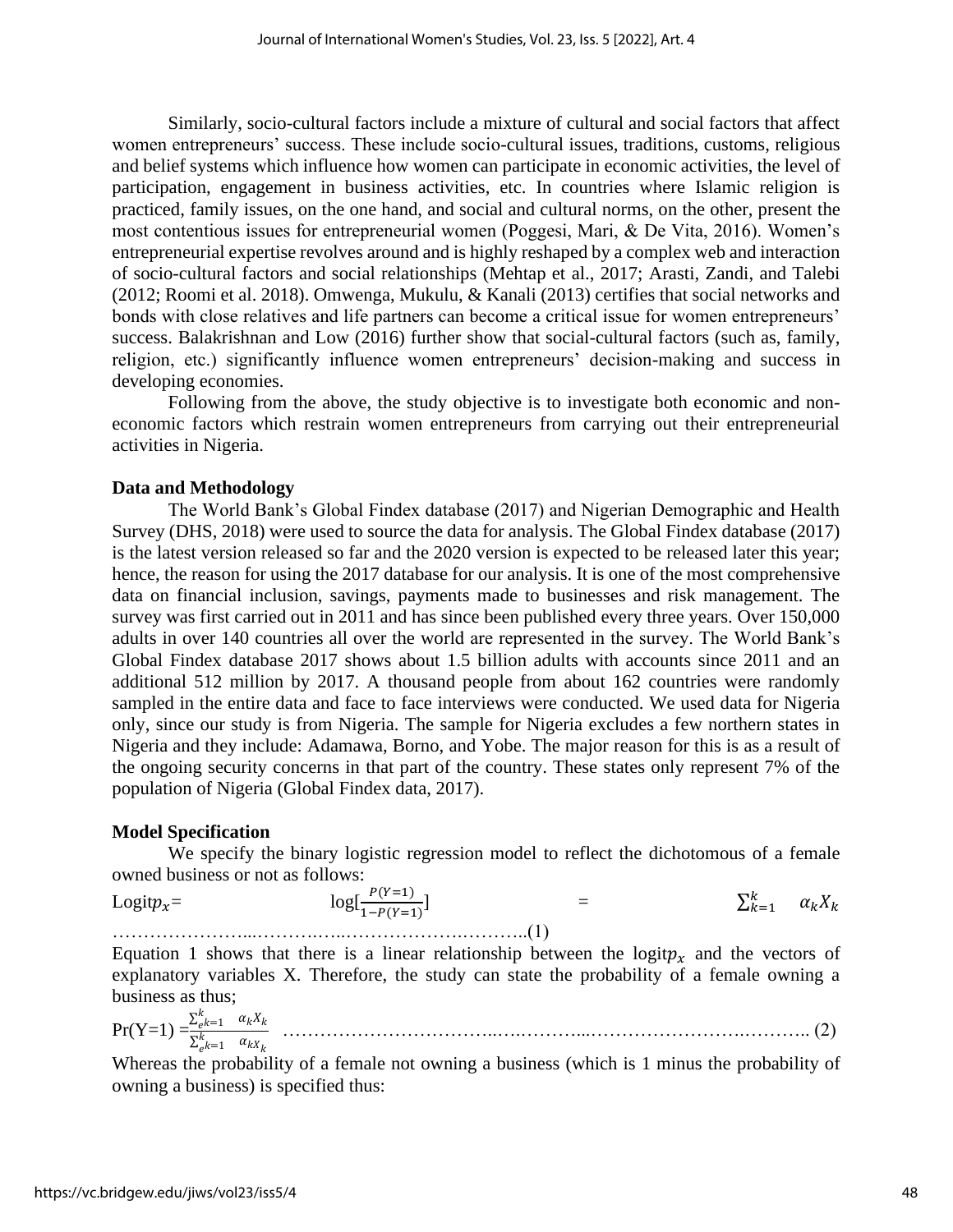Pr(Y = 0) = <sup>1</sup> ∑ =1 ……………………………………...……..…..…………….…….….. (3)

Equations 1 to 3 show the binary nature of the dependent variable which is owning a business categorized as 1 and not owning a business categorized as 0. The final model for determining the impact of social inclusion of female owned businesses in Nigeria is specified below as thus;

Logit(P) = ln[ 1− ] = ∝<sup>0</sup> + <sup>1</sup> + 2+ 3+ … … … … + + ……………..................…. (4)

The variables in the model are in Table 1. The absenteeism variable is the dependent variable while the rest are the independent variables.

| <b>Variables</b>                           | <b>Description</b>                               |  |  |
|--------------------------------------------|--------------------------------------------------|--|--|
| <b>Female Owned Business</b>               | A business owned by a female $(1 = yes, 0 = no)$ |  |  |
| Age                                        | Age of female entrepreneur                       |  |  |
| <b>Sex</b>                                 | Gender of the entrepreneur $(1 = male, 0 =$      |  |  |
|                                            | female)                                          |  |  |
| Rural                                      | Business location (1 = urban, 0 = rural)         |  |  |
| Female account (age $15+$ )                | Represents female account holders above 15       |  |  |
|                                            | years in age)                                    |  |  |
| Marital status                             | Marital status (1 = single, 2 = married, 3 =     |  |  |
|                                            | divorced, $4 =$ separated, $5 =$ widowed)        |  |  |
| Fin Insti account rural                    | Financial Institution account in rural areas     |  |  |
| Accounts because fin Ins are far away      | financial<br>Represents accounts<br>because      |  |  |
| (Financial Inclusion)                      | institutions are far away                        |  |  |
| Accounts because of lack<br>of<br>proper   | Accounts because of lack<br>of<br>proper         |  |  |
| documentation                              | documentation                                    |  |  |
| Grants or loan to start a farm or business | Grants given to female to start a business.      |  |  |
| (female)                                   |                                                  |  |  |
| hh size                                    | Household size                                   |  |  |
| age                                        | Age of respondents                               |  |  |
| Muslim                                     | The respondent practices the Muslim religion     |  |  |

**Table 1: Description of Variables in the Model**

### **Empirical Findings and Discussion**

*Descriptive Statistics* 

The results in Table 2 represent the descriptive statistics of the variables analysed in the study. Female owned businesses had 1,000 responses with a mean value of 0.456 owned businesses with a standard deviation of 0.251. Accounts held by females above 15 years of age had a mean value of 39.1% and a standard deviation of 0.4888. This suggests that only about 39.1% of the females above 15 years of age own an account with the bank. Financial institutions in the rural area have a mean value of 33% and a standard deviation of 0.4888. This indicates that financial institutions account for only about 33% in the rural area. A mean value of 0.261 is represented by accounts that are far away from the female businesses, and it has a standard deviation of 0.159. A mean value of 0.51 represents those that received grants or loans to start a farm or business. This suggests that about 51% of the females had access to grants or loans to start a business, with a standard deviation of 0.4999.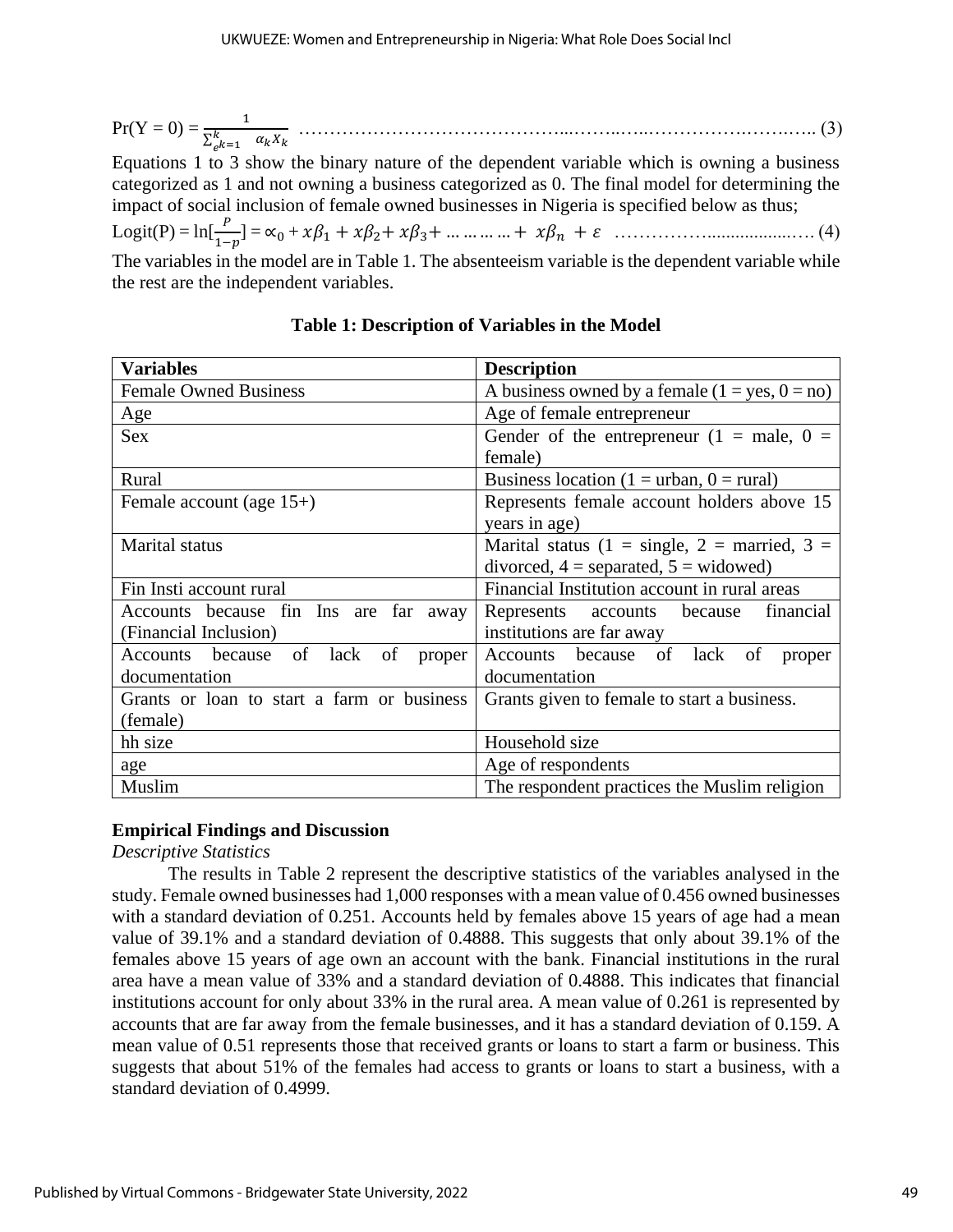| <b>Variable</b> | Obs  | <b>Mean</b> | Std. Dev. | Min            | <b>Max</b>   |
|-----------------|------|-------------|-----------|----------------|--------------|
| Female          | 1000 | 0.456       | 0.2510    | $\overline{0}$ | $\mathbf{1}$ |
| owned           |      |             |           |                |              |
| business        |      |             |           |                |              |
| Female          | 1000 | 0.391       | 0.4880    | $\overline{0}$ | $\mathbf{1}$ |
| account (age    |      |             |           |                |              |
| $15+$           |      |             |           |                |              |
| Fin. Insti      | 1000 | 0.330       | 0.3371    | $\overline{0}$ | $\mathbf{1}$ |
| account rural   |      |             |           |                |              |
| <b>Accounts</b> | 1000 | 0.261       | 0.1592    | $\overline{0}$ | $\mathbf{1}$ |
| because fin     |      |             |           |                |              |
| inst are far    |      |             |           |                |              |
| away            |      |             |           |                |              |
| (Financial      |      |             |           |                |              |
| Inclusion)      |      |             |           |                |              |
| <b>Accounts</b> | 1000 | 0.231       | 0.4218    | $\overline{0}$ | $\mathbf{1}$ |
| because of      |      |             |           |                |              |
| lack of         |      |             |           |                |              |
| proper          |      |             |           |                |              |
| documentatio    |      |             |           |                |              |
| n               |      |             |           |                |              |
| Grants or       | 1000 | 0.510       | 0.4999    | $\overline{0}$ | $\mathbf{1}$ |
| loan to start a |      |             |           |                |              |
| farm or         |      |             |           |                |              |
| business        |      |             |           |                |              |
| Household       | 1000 | 1261        | 0.8905    | $\overline{0}$ | 1000         |
| size            |      |             |           |                |              |
| Sex             | 1000 | 0.428       | 0.4948    | $\overline{0}$ | $\mathbf{1}$ |
| Rural           | 1000 | 0.236       | 0.4246    | $\overline{0}$ | $\mathbf{1}$ |
| Marital         | 1000 | 0.764       | 0.4246    | $\theta$       | $\mathbf{1}$ |
| <b>Status</b>   |      |             |           |                |              |
| age             | 1000 | 33.44       | 13.754    | 15             | 65           |
| Muslim          | 1000 | 0.467       | 0.4989    | $\overline{0}$ | $\mathbf{1}$ |

**Table 2. Descriptive Analysis of the Variables used in the Model**

Table 3 reports that when female account holders with ages above 15 increase by one percent, there is the likelihood of female owned businesses to increase by 2.02 percent at the 1 percent level of significance. This indicates that when there are more female account deposits in the banks, there is the likelihood that this will increase the number of female owned businesses, as they will have more funds to establish more businesses due to the volume of deposits they have in the bank. Thus, this will lead to more female owned businesses in Nigeria. On the other hand, when the number of financial institutions being far away increases by one percent, it will lead to a decrease in the likelihood of female owned businesses by 11.9 percent at the one percent level of significance. This indicates that when there is lack of financial inclusion in the area as a result of the fact that financial institutions are far away from businesses, there is a likelihood of a decrease in female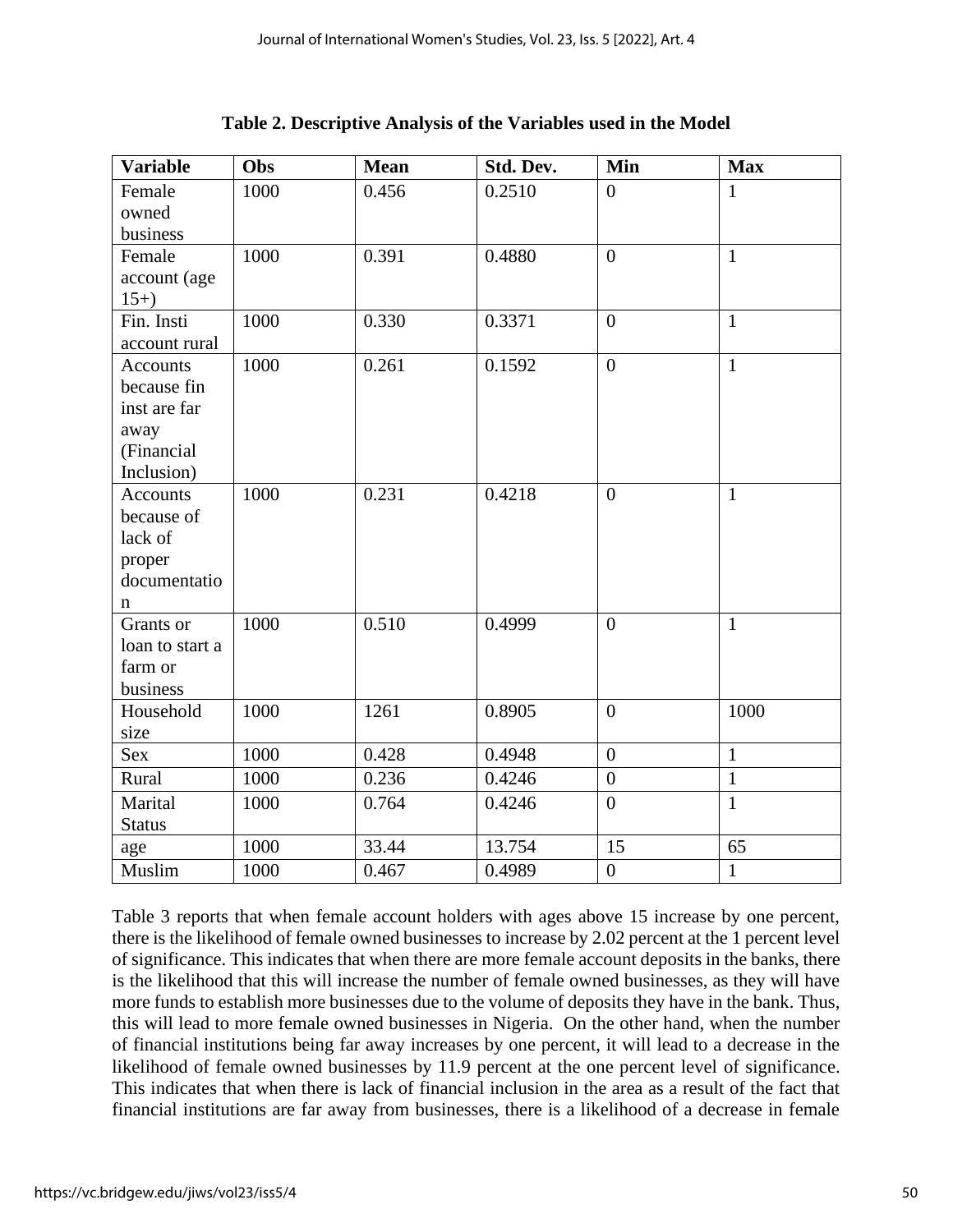owned businesses in the area. This is mainly because businesses find it hard to deposit cash made from sales and hence, they won't be encouraged to open new businesses in the area. Business owners feel safer when financial institutions are closer to them than when they are far apart. This finding is in line with that of (Ehman et al., 2017).

Also, from Table 3, it was found that when more financial institutions are located in the rural areas, they tend to encourage more female business ownership. A one percent increase in financial institution accounts in the rural areas, will lead to the likelihood of an increase in female owned businesses by 4.12 percent at the one percent level of significance. This is because the presence of more financial institutions in the rural areas will encourage more business ownership in the area. This encourages the ease in doing business within the area.

Also, results from Table 3 show that lack of proper documentation reduces the likelihood of female owned businesses by 17.2 percent at the 1 percent level of significance. This implies that when businesses lack the proper documentation to open an account with financial institutions, there is a lower likelihood of female owned businesses to be more. This is because most businesses strive to keep accurate records as recommended by the help of financial institutions and when they lack the proper documentation to be registered in a bank, this doesn't encourage more business ownership.

Grants or loans to start a farm or business increases the likelihood of female business ownership by 1.06 percent at the 1 percent level of significance. This indicates that the more access that businesses have to loans or grants, the more likely people are encouraged to open up businesses, because they know they will either get a loan or grant to start up such a business. Hence, more access to loans or grants will lead to more female entrepreneurs. This finding corroborates the findings of Bruhn and Love (2014); Bauchet et al. (2011); Fielden and Davison (2010) and Karlan and Zinman (2010) which suggests that financial inclusion does have a positive impact on economic growth and women's empowerment.

|                   |                        | <b>Economic Factors</b>   | <b>Non-Economic factors</b> |                         |  |
|-------------------|------------------------|---------------------------|-----------------------------|-------------------------|--|
|                   | <b>Logit Estimates</b> | <b>Marginal Effect</b>    | <b>Logit Estimates</b>      | <b>Marginal Effects</b> |  |
| <b>Female own</b> |                        |                           |                             |                         |  |
| <b>Biz</b>        |                        |                           |                             |                         |  |
| Female            | $0.0856$ ***           | $0.0202$ <sup>***</sup>   |                             |                         |  |
| account (age      |                        |                           |                             |                         |  |
| $15+$             |                        |                           |                             |                         |  |
|                   | (0.000)                | (0.000)                   |                             |                         |  |
| Fin Insti         | $0.177***$             | $0.04\overline{12^{***}}$ |                             |                         |  |
| account rural     |                        |                           |                             |                         |  |
|                   | (0.000)                | (0.000)                   |                             |                         |  |
| Account           | $-0.525***$            | $-0.119$ ***              | $-0.639$ ***                | $-0.143***$             |  |
| because fin ins   |                        |                           |                             |                         |  |
| are far away      |                        |                           |                             |                         |  |
|                   | (0.000)                | (0.000)                   | (0.000)                     | (0.000)                 |  |
| Accounts          | $-0.819***$            | $-0.172***$               | $-0.925***$                 | $-0.191$ <sup>***</sup> |  |
| because of        |                        |                           |                             |                         |  |
| lack of proper    |                        |                           |                             |                         |  |

| Table 3: Binary Logistic Regression Result (Dependent Variable: Female Owned Business) |  |  |  |  |
|----------------------------------------------------------------------------------------|--|--|--|--|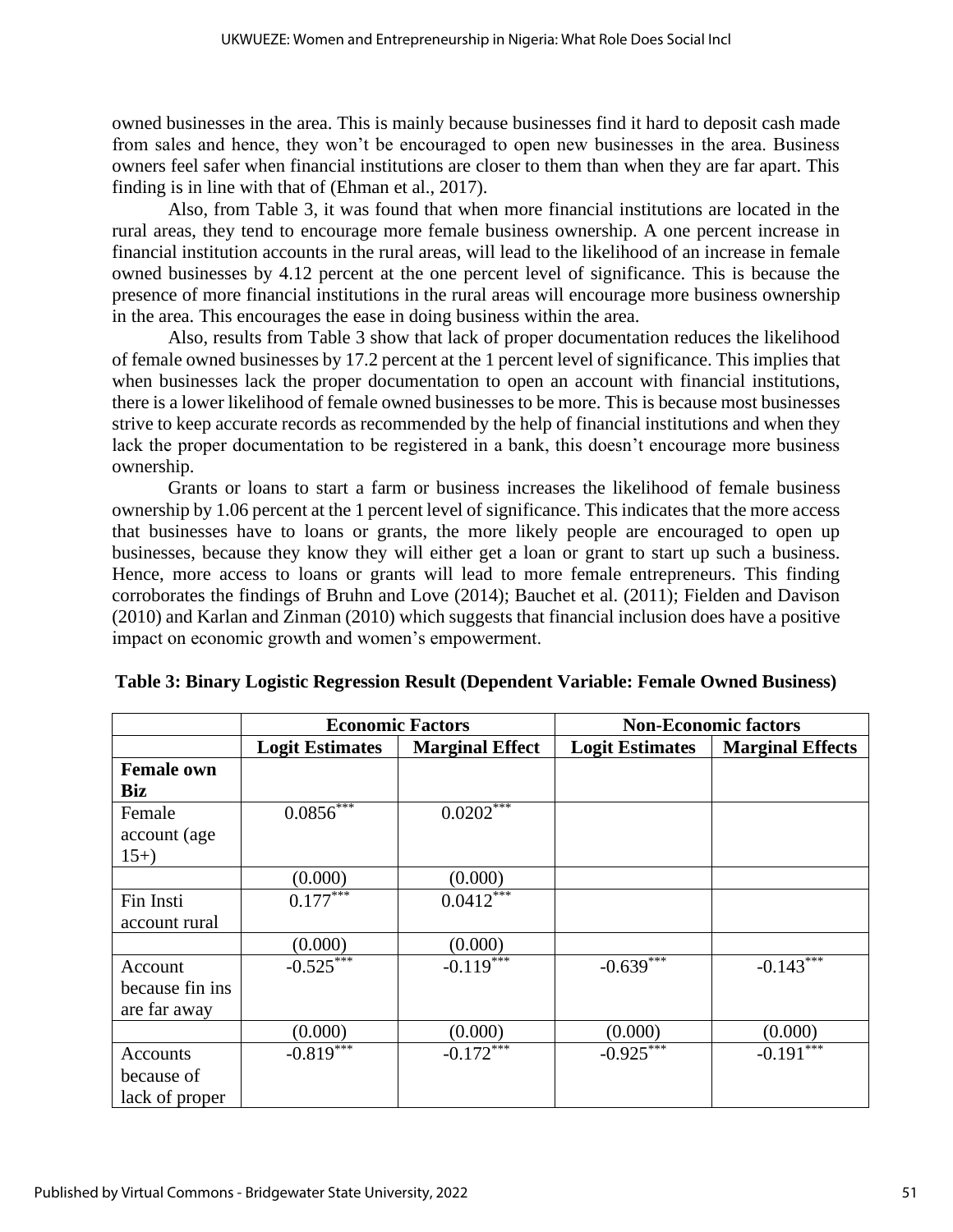| documentation       |                |                |                          |                               |
|---------------------|----------------|----------------|--------------------------|-------------------------------|
|                     | (0.000)        | (0.000)        | (0.000)                  | (0.000)                       |
| Grant or loan       | $0.0448***$    | $0.0106***$    | $0.0228***$              | $0.00538***$                  |
| to start a farm     |                |                |                          |                               |
| or biz (female)     |                |                |                          |                               |
|                     | (0.000)        | (0.000)        | (0.003)                  | $\frac{(0.003)}{0.360^{***}}$ |
| Marital status      | $1.314***$     | $0.355***$     | $\overline{1.345}^{***}$ |                               |
| (d)                 |                |                |                          |                               |
|                     | (0.000)        | (0.000)        | (0.000)                  | (0.000)                       |
| rural               | 0.000119       | 0.0000281      | $0.0850***$              | $0.0200***$                   |
|                     | (0.994)        | (0.994)        | (0.000)                  | (0.000)                       |
| hh size             | $0.00999**$    | $0.00236***$   | $0.0169***$              | $0.00398***$                  |
|                     | (0.005)        | (0.005)        | (0.000)                  | (0.000)                       |
| age                 | $-0.00442$     | $-0.00104$     | $-0.00300$               | $-0.000708$                   |
|                     | (0.235)        | (0.235)        | (0.423)                  | (0.423)                       |
| agesq               | $-0.000135***$ | $-0.0000318**$ | $-0.000186***$           | $-0.0000440***$               |
|                     | (0.003)        | (0.003)        | (0.000)                  | (0.000)                       |
| Muslim              | $-0.671***$    | $-0.156***$    | $-0.407***$              | $-0.0953***$                  |
|                     | (0.000)        | (0.000)        | (0.000)                  | (0.000)                       |
| <b>Observations</b> | 89064          | 89064          | 89064                    | 89064                         |
| Pseudo R2           | 0.0509         | 0.0509         | 0.0583                   | 0.0583                        |
| chi2                | 6066.8         | 6066.8         | 6944.6                   | 6944.6                        |
| Prob > chi2         | 0.0000         | 0.0000         | 0.0000                   | 0.0000                        |
| Correctly           | 62.72%         | 62.72%         | 63.90%                   | 63.90%                        |
| classified %        |                |                |                          |                               |
| Goodness-of-        |                |                |                          |                               |
| fit test:           |                |                |                          |                               |
| Pearson chi2        | 88745.99       | 88745.99       | 88790.52                 | 88790.52                      |
| Prob > chi2         | 0.0970         | 0.0970         | 0.0783                   | 0.0783                        |

Marginal effects; *p*-values in parentheses

(d) for discrete change of dummy variable from 0 to 1

 $p < 0.05$ ,  $\binom{**}{p} < 0.01$ ,  $\binom{***}{p} < 0.001$ 

From the results on Table 3, we empirically tested the effect of non-economic factors and how they impact on female own businesses. It was found that household size tends to increase the likelihood of female business ownership by 0.398 percent at the 1 percent level of significance. This implies that when household sizes increase, there is every likelihood that female owned businesses will increase as well. This is because females from these households will be forced to search for other available means to increase family income to solve family problems, hence, struggle to own a business. This finding is in consonance with Balakrishnan and Low (2016), Farrukh et al., (2018) and Agboli (2007) in their studies of Asia and Ghana, respectively.

On the other hand, age had no role to play in terms of female business ownership in Nigeria, as it was found to be insignificant both at the 5 percent and 1 percent levels of significance. Another non-economic factor that significantly increased female business ownership is location (rural). The number of women in the rural areas increased the likelihood of female owned businesses by 2 percent. This indicates that there were more female businesses opened in the rural areas than in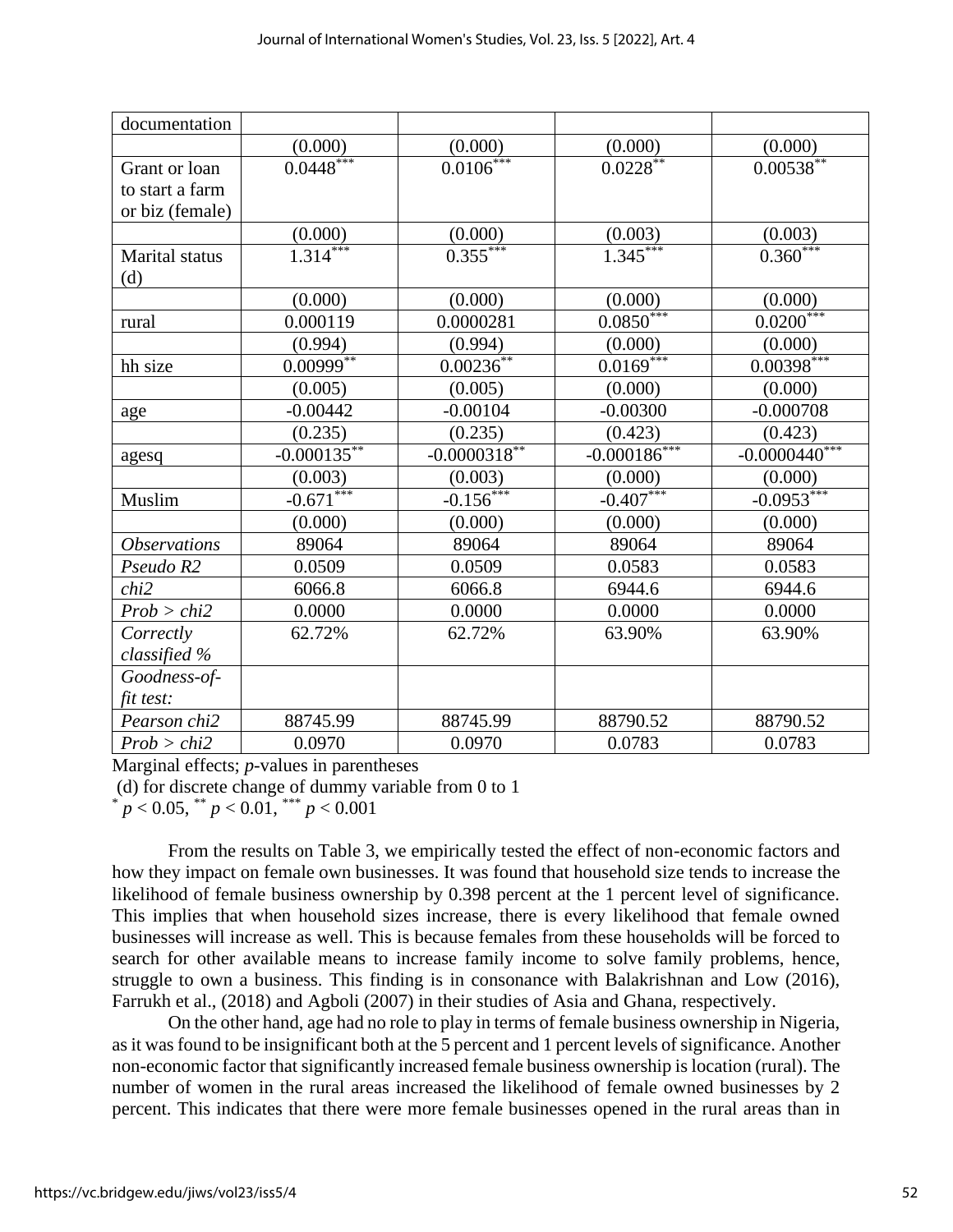the urban areas. This could be as a result of the fact that government sponsored grants or loan schemes may be the major reason as to why there was more female business ownership in the rural areas than in the urban areas. Finally, Islamic religion showed negative signs and a significant relationship with female entrepreneurship in Nigeria. This is because the tradition of this religious group does not allow female freedom to engage in many activities outside families. This finding is supported by the findings of Poggesi, Mari, & De Vita (2016) and Balakrishnan and Low (2016).

## **Hypothesis Testing**

*Hypothesis One:* this hypothesis is rejected on the ground that women are not socially excluded (women are included in financial services both in rural and urban centres) and conclude that social inclusion significantly influences women's involvement in entrepreneurship activities.

*Hypothesis Two:* this hypothesis is rejected; we therefore conclude the economic factors (access to loans/grants, education etc.) significantly affect women's participation in entrepreneurship activities.

*Hypothesis Three:* the hypothesis is rejected and we therefore conclude that non-economic factors (marital status, household size, location [rural sector], religion, etc.) have significant influence on women entrepreneurship performance.

### **Conclusion and Policy Recommendation**

This paper was designed to analyze the role social inclusion plays in determining female entrepreneurship in Nigeria. The Binary Logistic model was adopted and the results showed that social inclusion and financial inclusion to be pivotal in determining the volume of female business ownership in Nigeria. The number of female account holders, financial institutional accounts in the rural areas, grants or loans to startup businesses, and rural and household size were all found to be positively and significantly influencing female owned businesses in Nigeria. The implication of this is that financial inclusion is germane for women entrepreneurship to perform effectively, bearing in mind that the more women entrepreneurs have access to finance, the more they flourish in their businesses. Also, the implication of this finding is that there is the need to develop the rural areas where the majority of women live so that they can access finance and have some facilities (electricity, good roads, water) which would boost their efforts in businesses. While it is necessary to have accounts with financial institutions, it is also important for women to be exposed to how to keep records of accounts so that it would be easy for them to have fair deals with financial institutions. The practicing Islamic religion had negatively and significantly affected female owned businesses in Nigeria. The implication of this is that all those cultural, religious, and social beliefs which restrict the women from engaging in entrepreneurship should be reformed for more women to enter in business. These findings call for proper policy recommendations to improve upon the size of female owned businesses in Nigeria, and by so doing will encourage adequate social inclusion in Nigeria

Therefore one policy recommendation from this study is that the government needs to set up more viable grant and loan schemes targeted particularly to female entrepreneurs both at the rural and urban areas so as to encourage more female businesses in Nigeria.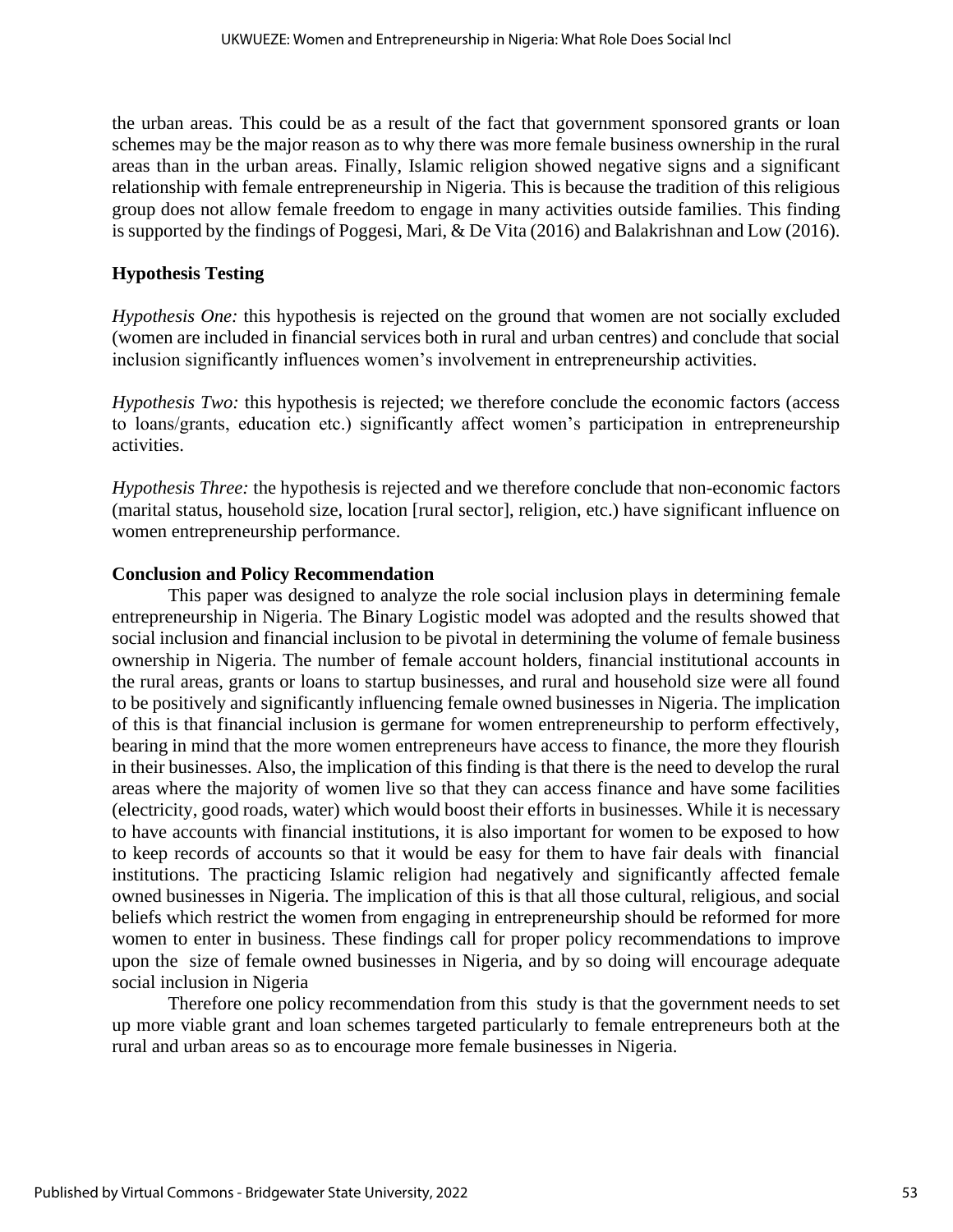Also, financial institutions could also expand their branches to rural areas so as to cover more businesses, thereby making banks closer to depositors than it is currently. This will encourage more female entrepreneurs to set up businesses in the rural areas.

Furthermore, there could be sensitization programmes organized by both the Federal Government and the private sector to educate local businesses on the importance of necessary business documentations when starting up a business. There is the need for training for knowledge acquisition in the rural areas of bookkeeping and record keeping of business activities. These will go a long way in ensuring that more female entrepreneurs would likely emerge in Nigeria and would also survive into the long-run.

Finally, those social beliefs, culture, and religious practices which limit women from working outside homes and engaging in economics activities should be reformed so the women could engage in entrepreneurial activities.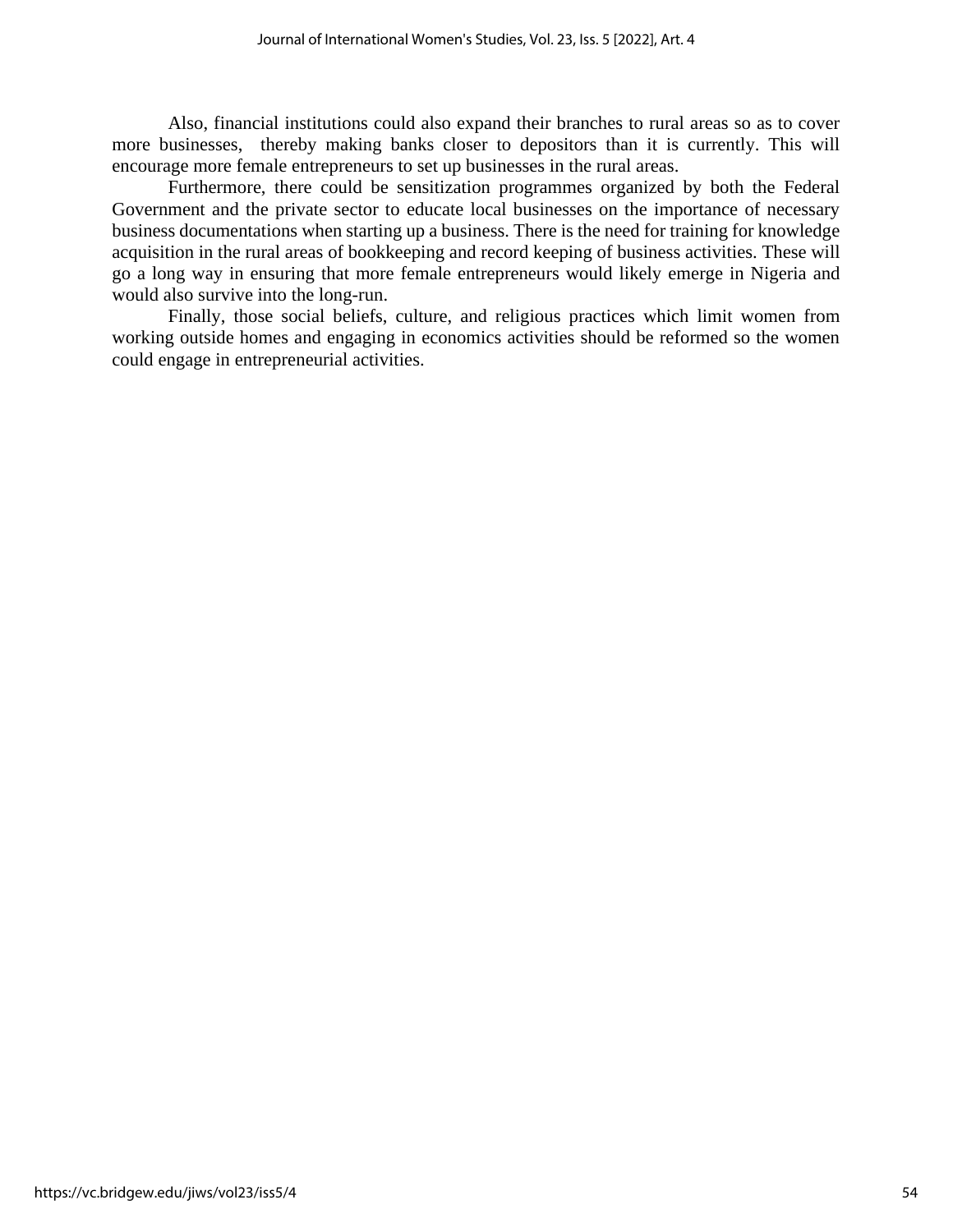#### **References**

Abass, S.M. (2019). Women entrepreneurship determinants in Nigeria, *Journal of Business and Economics*, 10(4): 356-367, DOI: 10.15341/jbe(2155-7950)/04.10.2019/008

Abdallah, W. M., & Alnamri, M. (2015). Non-financial performance measures and the BSC of multinational companies with multi-cultural environment: An empirical investigation, *Cross Cultural Management, 22(4), 594–607.*

Abd Rani, S. H., & Hashim, N. (2017). Factors that influence women entrepreneurial success in Malaysia: A conceptual framework. *International Journal of Research in Business Studies and Management, 1(4), 16–23.*

Adetoyinbo, B. (2021). Nigeria, Women outnumber men in business startups, *Harambee Today Pubs.* Available Online At: https://harambeetoday.org/index.php/component/k2/item/15 62-nigeria-women-outnumber-men-in-business-startups

Afza, T., & Amir Rashid, M. (2009). Marginalized women social well-being through enterprise development: A glimpse of remote women status in Pakistan. *Journal of Chinese Entrepreneurship, 1(3), 248–267.*

Agboli, M. (2007): Gender and Economic Growth Assessment for Ghana 2007, Washington DC: International Finance Corporation and the Ministry for Women and Children Affairs, Ghana

Aladejebi, O. (2020). 21st Century challenges confronting women entrepreneurs in Southwest Nigeria, *Archives of Business Research*, 8(3): 261-280

Aldrich, H. E., & Cliff, J. E. (2003). The pervasive effects of family on entrepreneurship: Towards a family embeddedness perspective. Journal of Business Venturing, 18, 573–596.

Al Mamun, A., & Ekpe, I. (2016). Entrepreneurial traits and micro-enterprise performance: A study among women microentrepreneurs in Malaysia. *Development in Practice, 26(2), 193–202.*

Allen, I., A. Elam, N. Langowitz and M. Dean (2008). *Global Entrepreneurship Monitor 2007 Report on Women and Entrepreneurship*, Wellesley, MA: Babson College and London: London Business School.

Álvarez, C., Noguera, M., & Urbano, D. (2012). Determinants of the environment and female entrepreneurship. A quantitative study in Spain. ˜ Industrial Economics, 383, 43–52.

Arasti, Z., Zandi, F., & Talebi, K. (2012). Exploring the effect of individual factors on business failure in Iranian new established small businesses. *International Business Research, 5(4), 2.* Balakrishnan, B., & Low, F. S. (2016). Learning experience and socio-cultural influences on female engineering students' perspectives on engineering courses and careers. *Minerva, 54(2), 219–239.*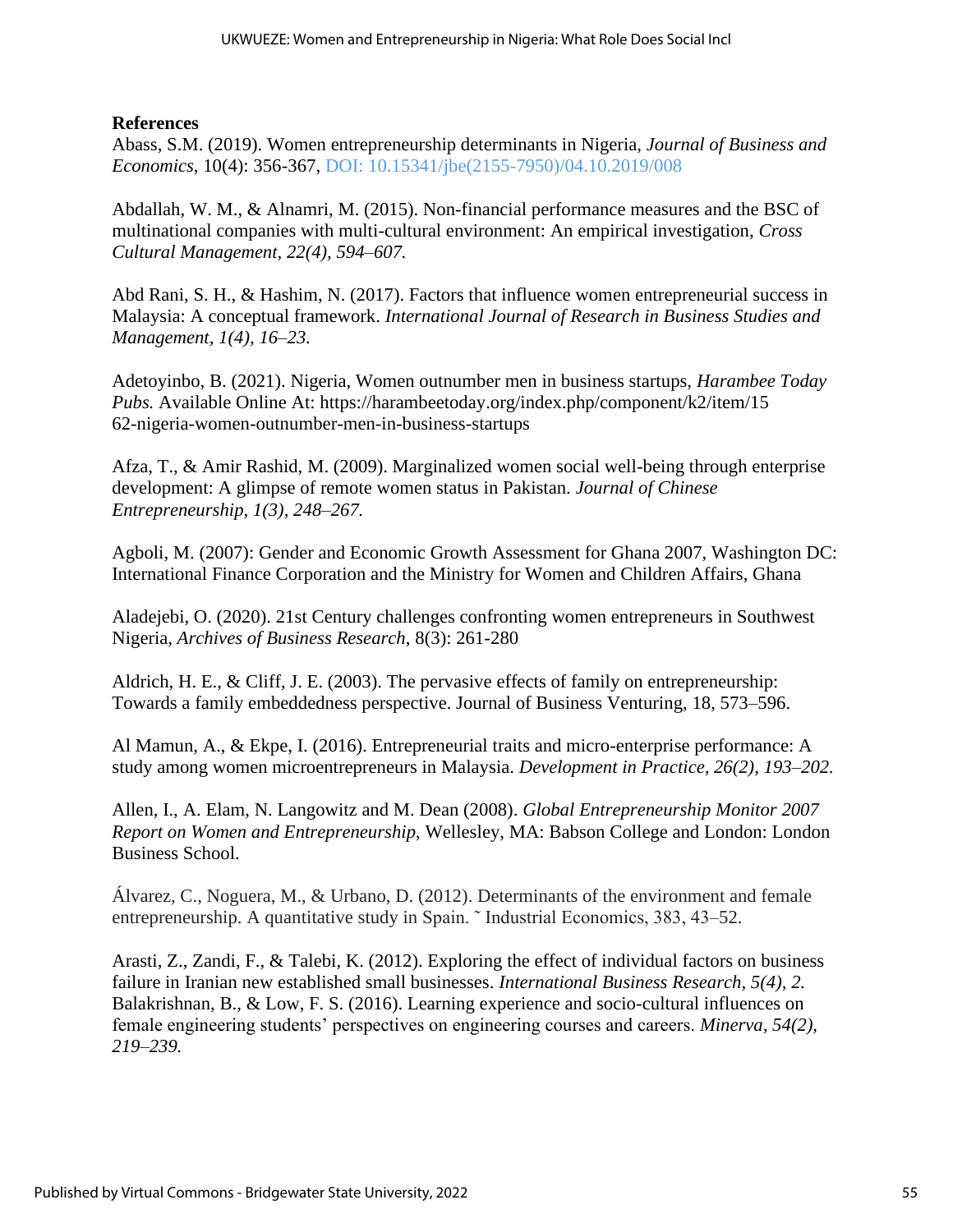Bauchet, J., Marshall, C., Thomas, J., and Yalouris, A. (2011), "Latest Findings from Randomized Evaluations of Microfinance", Financial Access Initiative, Innovations for Poverty Action, and Abdul Latif Jameel Poverty Action Lab. Forum 2. Washington, D.C.: CGAP

Baughn, C. C., Chua, B., & Neupert, K. E. (2006). The normative context for women's participation in entrepreneurship: A multicountry study. *Entrepreneurship Theory & Practice*, 30, 687–708

Berner, E./G. M. Gomez/P. Knorringa (2008): Helping a large number of people become a little less poor: the logic of survival entrepreneurs, UNU WIDER project workshop in Entrepreneurship and Economic Development, Helsinki, 21-23 August 2008

Bruhn, M. and Love. I. (2014), The Real Impact of Improved Access to Finance: Evidence from Mexico, *Journal of Finance,* 69 (3): 1347-1376.

Bruni, A., Gherardi, S., & Poggio, B. (2004). Entrepreneur-mentality, gender and the study of women entrepreneurs. *Journal of Organizational Change Management*, 17, 256–268

Brush, C., De Bruin, A., & Welter, F. (2009). A gender-aware framework for women's entrepreneurship. *International Journal of Gender and Entrepreneurship*, 1, 8–24 Costa, R. and B. Rijkers (2011). Gender and rural non-farm entrepreneurship, background paper for World Bank's World Development Report 2012.

Chuluunbaatar, E., Ottavia, D. B. L., & Kung, S. F. (2011). The entrepreneurial start-up process: The role of social capital and the social economic condition, *Asian Academy of Management Journal, 16(1), 43–71.*

Dabic, M., Daim, T., Bayraktaroglu, E., Novak, I., & Basic, M. (2012). Exploring gender differences in attitudes of university students towards entrepreneurship: An international survey. *International Journal of Gender and Entrepreneurship, 4(3), 316–336*.

Danso, A., Adomako, S., Damoah, J. O., & Uddin, M. (2016). Risk-taking propensity, managerial network ties and firm performance in an emerging economy. *The Journal of Entrepreneurship, 25(2), 155–183.*

Dolan, P., Peasgood, T., & White, M. (2008). Do we really know what makes us happy? A review of the economic literature on the factors associated with subjective well-being, *Journal of Economic Psychology, 29(1), 94–122.*

Edwards, L. and E. Field-Hendrey (2002). Home-based Work and Women's Labor Force Decisions, *Journal of Labor Economics 20(1), 170 – 200*.

Ehman, M. O., Bao, Z., Stiving, S. O., Kasam, M., Lanners, D., Peterson, T., & McGee, K. P. (2017). Automated low-contrast pattern recognition algorithm for magnetic resonance image quality assessment, *Medical Physics, 44(8), 4009–4024.*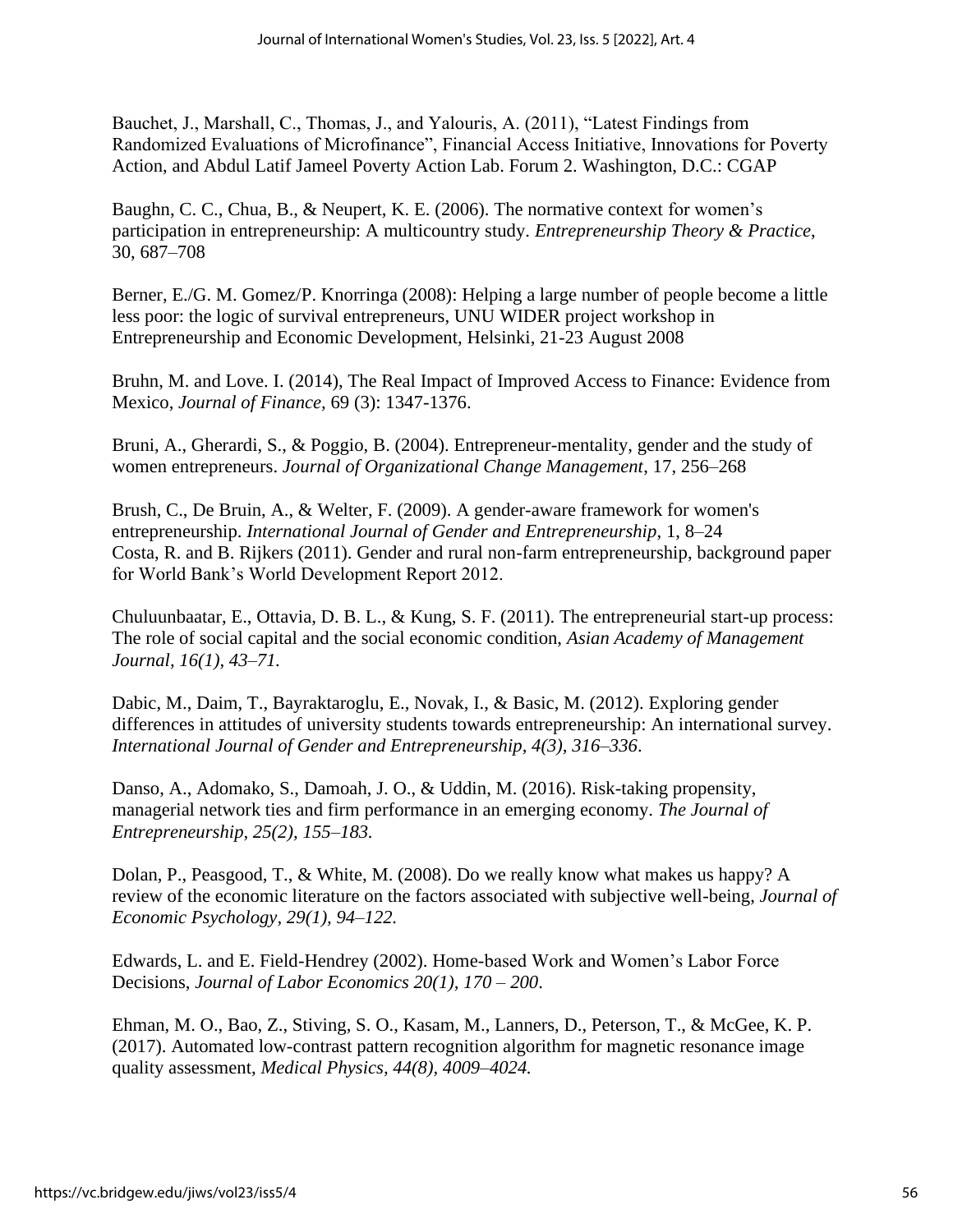Farrukh, M., Alzubi, Y., Shahzad, I.A., Waheed, A. and Kanwal, N. (2018). Entrepreneurial intentions: the role of personality traits in perspective of theory of planned behaviour, Asia *Pacific Journal of Innovation and Entrepreneurship, Vol. 12 No. 3, pp. 399-414*

Fielden, S., & Davidson, M.J. (2010). *Why women enter into small business ownership*, International handbook of women and small business entrepreneurship, Edgar Elgar: MA, USA.

Future of Business Survey (2018). Female vs male entrepreneurs in Nigeria, *Organisation for Economic Cooperation and Development (OECD)*, Available Online At: <https://www.oecd.org/sdd/business-stats/FBS-Nigeria.pdf>

Halkias, D., Nwajiuba, C., Harkiolakis, N. & Caracatsanis, S.M. (2011). Challenges facing women entrepreneurs in Nigeria, *Management Research Review*, 34(2): 221-235. <https://doi.org/10.1108/01409171111102821>

Hassan, K., & Yusof, R. (2015). Women in economic and social transformation era: Issue and challenges. *UUM Press Journal of Eastern Europe, 14(1), 1–21.* International Labor Organization (ILO). 2002. Decent Work and The Informal Economy. International Labour Conference, 90th Session. Geneva.

Jennings, J. E., & Brush, C. G. (2013). Research on women entrepreneurs: challenges to (and from) the broader entrepreneurship literature? *Academy of Management Annals, 7(1): 663-715*.

Karlan, D. and Zinman, J. (2011). Microcredit in Theory and Practice: Using Randomized Credit Scoring for Impact Evaluation, *Science: Vol. 332. 1278-1284*

Kelley, D., C. Brush, P. Greene and Y. Litovsky (2011). *Global Entrepreneurship Monitor 2010 Women's Report*, Babson College, Babson Park, MA, USA, [http://www.gemconsortium.org](http://www.gemconsortium.org/)

Kephart, P. and Schumacher, L. (2005). Has the glass ceiling cracked? An exploration of women entrepreneurship. *Journal of leadership and Organizational Studies. Vol. 12, No. 1, pp. 1-15*

Khan, I. (2014). Female Entrepreneurship and the Women Chamber of Commerce and Industry: Economic Emancipation and Clout for Pakistani Women. *Journal of Women's Entrepreneurship and Education, (1-2), 60–91.*

Kuenyehia, A./E. Ofei-Aboagye (1998): Family Law in Ghana and its implications for women, in: A. Kuenyehia (ed.), Women and Law in West Africa, Legon, Ghana: Human Rights Study Centre, Faculty of Law, University of Ghana

Langowitz, N., & Minniti, M. (2007). The entrepreneurial propensity of women. *Entrepreneurship Theory & Practice, 31, 341–364.*

Lawan, U. (2017). Female entrepreneurship in Nigeria: An investigation, *PhD Thesis, Robert*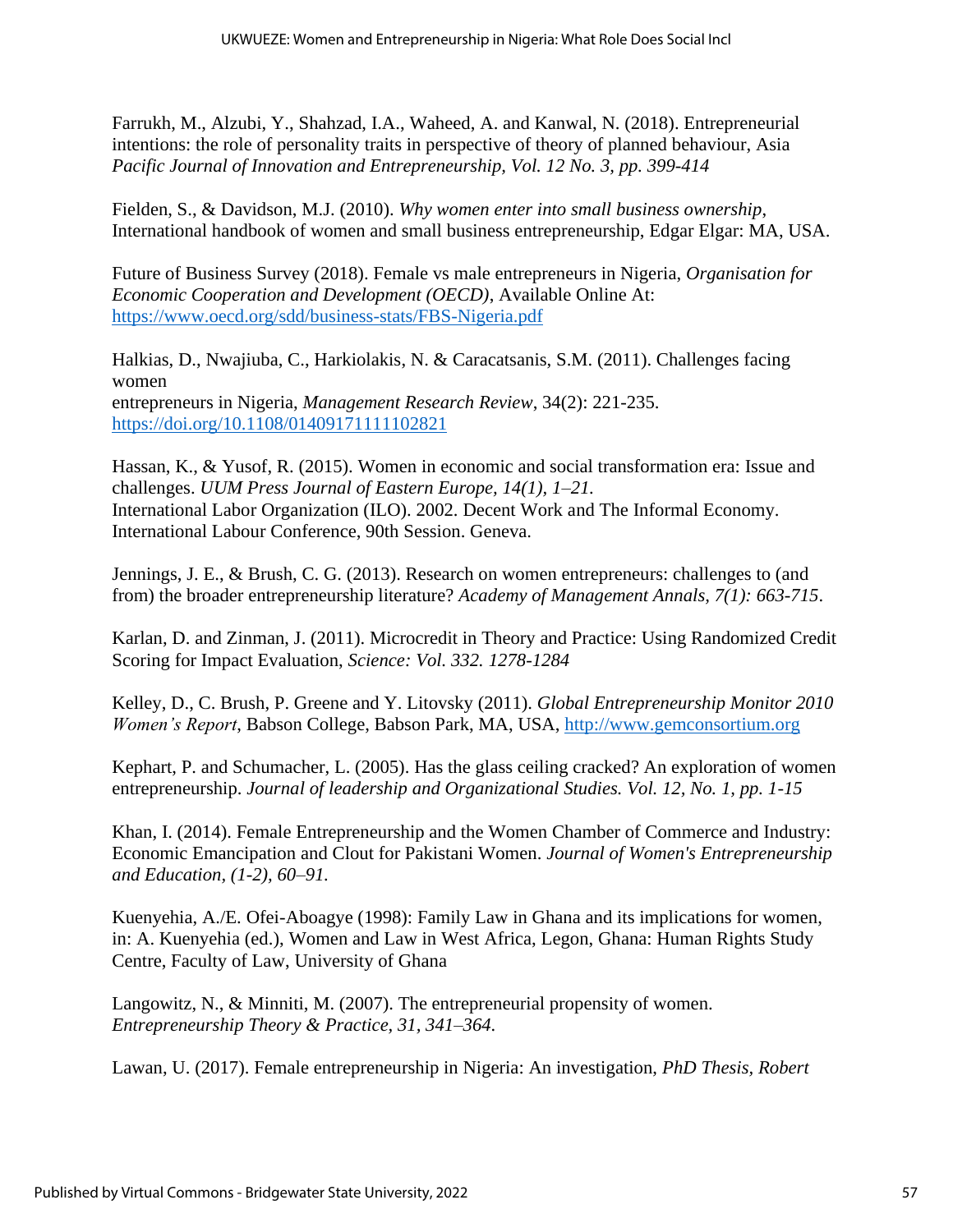*Gordon University,* Available Online At: https://rgu-

repository.worktribe.com/output/248914/female-entrepreneurship-in-nigeria-an-investigation Lenoir, René. 1974/1989. *The Excluded:* Un Francais sur Dix. Paris: Editions of Threshold.

Lindvert, M., Patel, P. C., & Wincent, J. (2017). Struggling with social capital: Pakistani women micro entrepreneurs' challenges in acquiring resources, *Entrepreneurship and Regional Development, 29(7-8), 759–790.*

*Marlow, S. (*2002). Regulating Labour Management in Small Firms. Human Resource Management Journal,  $12(3)$ :  $25 - 43$ .

Mehtap, S., Pellegrini, M. M., Caputo, A., & Welsh, D. H. (2017). Entrepreneurial intentions of young women in the Arab world: Socio-cultural and educational barriers, *International Journal of Entrepreneurial Behavior & Research, 23(6), 880–902.*

Miliband, D. (2006). *Social exclusion: The next steps forward*, London: ODPM.

Mincer J (1985). Intercountry comparisons of labor force trends and of related developments: an overview. *Journal of Labour Economics, 3(1):1–32.*

Modarresi, M., Arasti, Z., Talebi, K., & Farasatkhah, M. (2016). Women's entrepreneurship in Iran: How are women owning and managing home-based businesses motivated to grow? *International Journal of Gender and Entrepreneurship, 8(4), 446–470.*

Moloi, K. C., & Nkhahle-Rapita, M. A. (2014). The impact of fashion entrepreneurs' traits on the success of fashion businesses in the Gauteng Province in South Africa. *Mediterranean Journal of Social Sciences, 5(4), 78.*

Mondal, P., Ghosh, A., & Das, S. S. (2013). Relationship between anxiety and achievement motivation of chess players. *Physical Education, 3, 443–444.*

Mordi, C., Simpson, R., Singh, S., and Okafor, C. (2010). The role of cultural values in understanding the challenges faced by female entrepreneurs in Nigeria. Gender in Management: An International Journal. Vol. 25, No. 1, pp. 5-21

Nasimiyu, B. (2019). Nigeria has exceptionally high percentage of female entrepreneurs, says report, *Technology Mirror,* Dec. 18th, Available Online At: https://technologymirror.c om.ng/nigeria-has-exceptionally-high-percentage-of-female-entrepreneurs-says-report/

Nearchou-Ellinas and Kountouris, I.O. (2004). Women entrepreneurs in Cyprus: a new dynamic in Cyprus economy. Women in Management Review. Vol. 19 No. 6, pp. 325-332.

Noguera, M., Alvarez, C., Merigó, J. M., & Urbano, D. (2015). Determinants of female entrepreneurship in Spain: an institutional approach. *Computational and Mathematical Organization Theory, 21(4): 341-355.*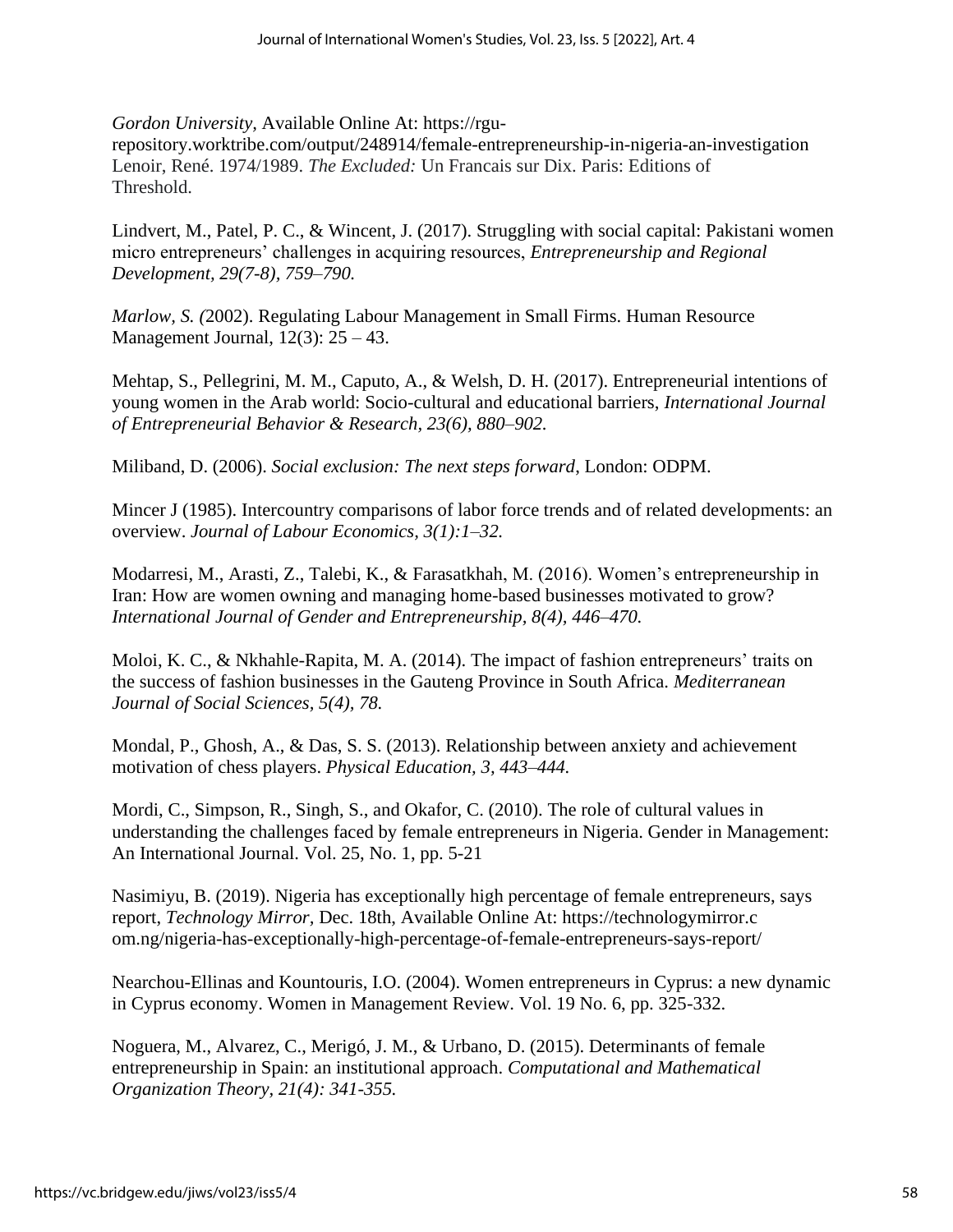Nurwahida, F. (2007). Relationship between psychological characteristics and entrepreneurial success: A study of woman Entrepreneurs in Malaysia Doctoral dissertation, Universiti Utara Malaysia.

OECD (2018). Strengthening social inclusion through inclusive entrepreneurship, Parallel session 5, SME Ministerial Conference, 22-23 February 2018 Mexico City

OECD (Organization for Economic Co-operation and Development) (2002). OECD employment outlook, July 2002. OECD, Paris

Omwenga, J. Q., Mukulu, E., & Kanali, C. (2013). Towards improving the performance of women entrepreneurs in small and medium enterprises in Nairobi County, Kenya: Policy recommendations, *International Journal of Business and Social Science, 4(9), 312–316.*

Parker, S. (2009). *The Economics of Entrepreneurship*, Chapter 6. Cambridge: Cambridge University Press.

Poggesi, S., Mari, M., & De Vita, L. (2016). What's new in female entrepreneurship research? Answers from the literature, *International Entrepreneurship and Management Journal, 12(3), 735–764.*

Radzi, K. M., Nor, M. N. M., & Ali, S. M. (2017). The impact of internal factors on small business success: A case of small enterprises under the FELDA scheme. *Asian Academy of Management Journal, 22(1), 27.*

Rasheed, A. (2001). Passive hypervelocity boundary layer control using an acoustically absorptive surface (Doctoral dissertation, California Institute of Technology).

Rehman, S., & Azam Roomi, M. (2012). Gender and work-life balance: A phenomenological study of women entrepreneurs in Pakistan. *Journal of Small Business and Enterprise Development, 19(2), 209–228.*

Rodríguez, M. J., & Santos, F. J. (2008). The entrepreneurial activity of women and the business creation process. *Commercial Information Espanola, 841, 117–134.*

Rodríguez-Díaz, R., Jiménez, R., & Rebollo-Catalán, A. (2014). Entrepreneurship strategies and emotions of businesswomen: innovative proposals in the Andalusian economic context. *Proceedings of the XI Spanish Congress of Sociology, 1, 1523–1532*

Rogerson, C. M. (1996): Urban Poverty and the informal economy in South Africa's economic heartland, *Environment and Urbanization 8:1, 167-79*

Roomi, M. A., & Parrott, G. (2008a). Barriers to development and progression of women entrepreneurs in Pakistan, *The Journal of Entrepreneurship, 17(1), 59–72.*